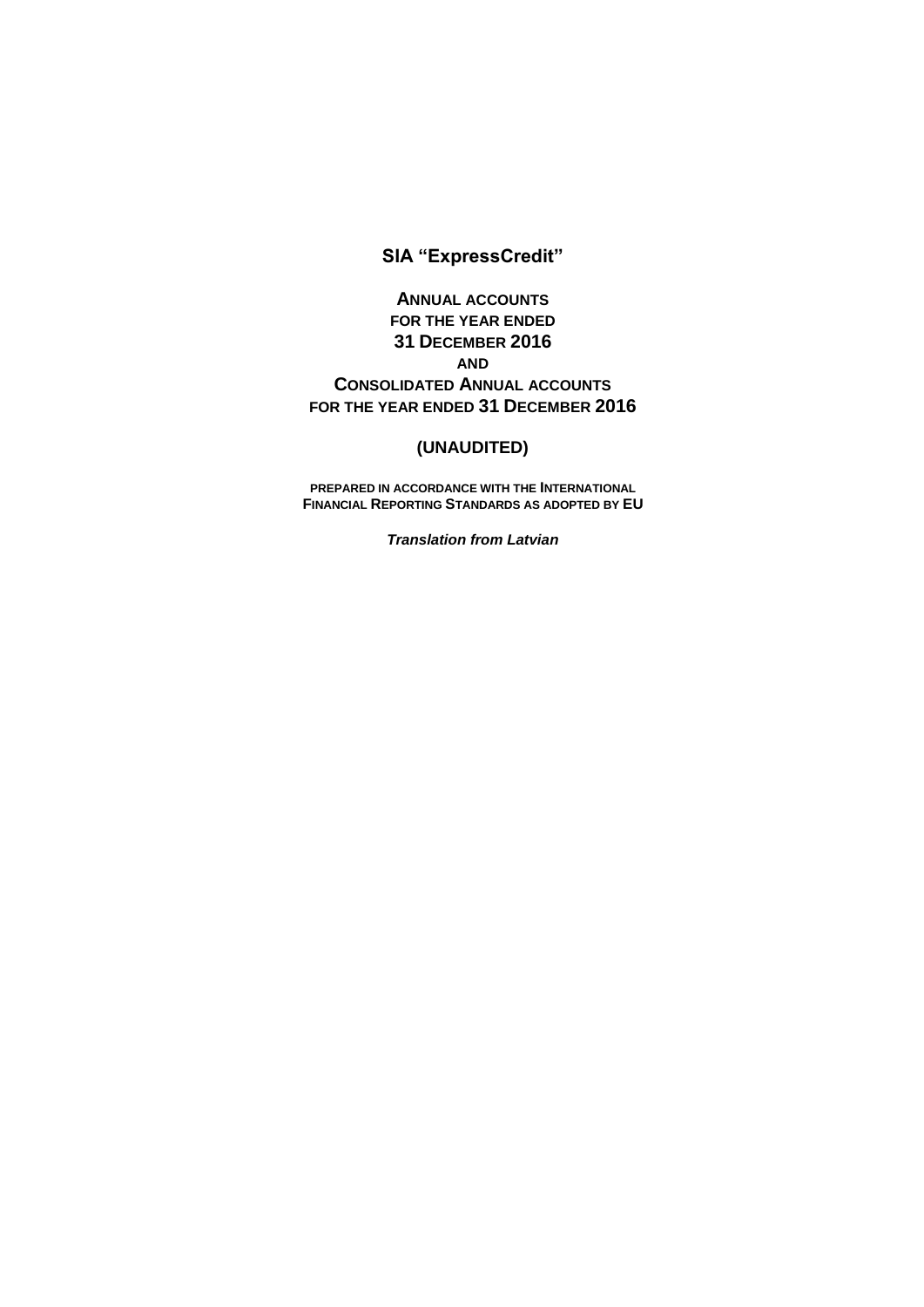# **TABLE OF CONTENTS**

| Information on the Group                 | $3 - 4$   |
|------------------------------------------|-----------|
| Statement of management's responsibility | 5         |
| Management report                        | 6         |
| Profit or loss account                   | 7         |
| Comprehensive income statement           | 7         |
| <b>Balance sheet</b>                     | 8         |
| Statement of changes in equity           | 9         |
| Cash flow statement                      | 10        |
| <b>Notes</b>                             | $11 - 24$ |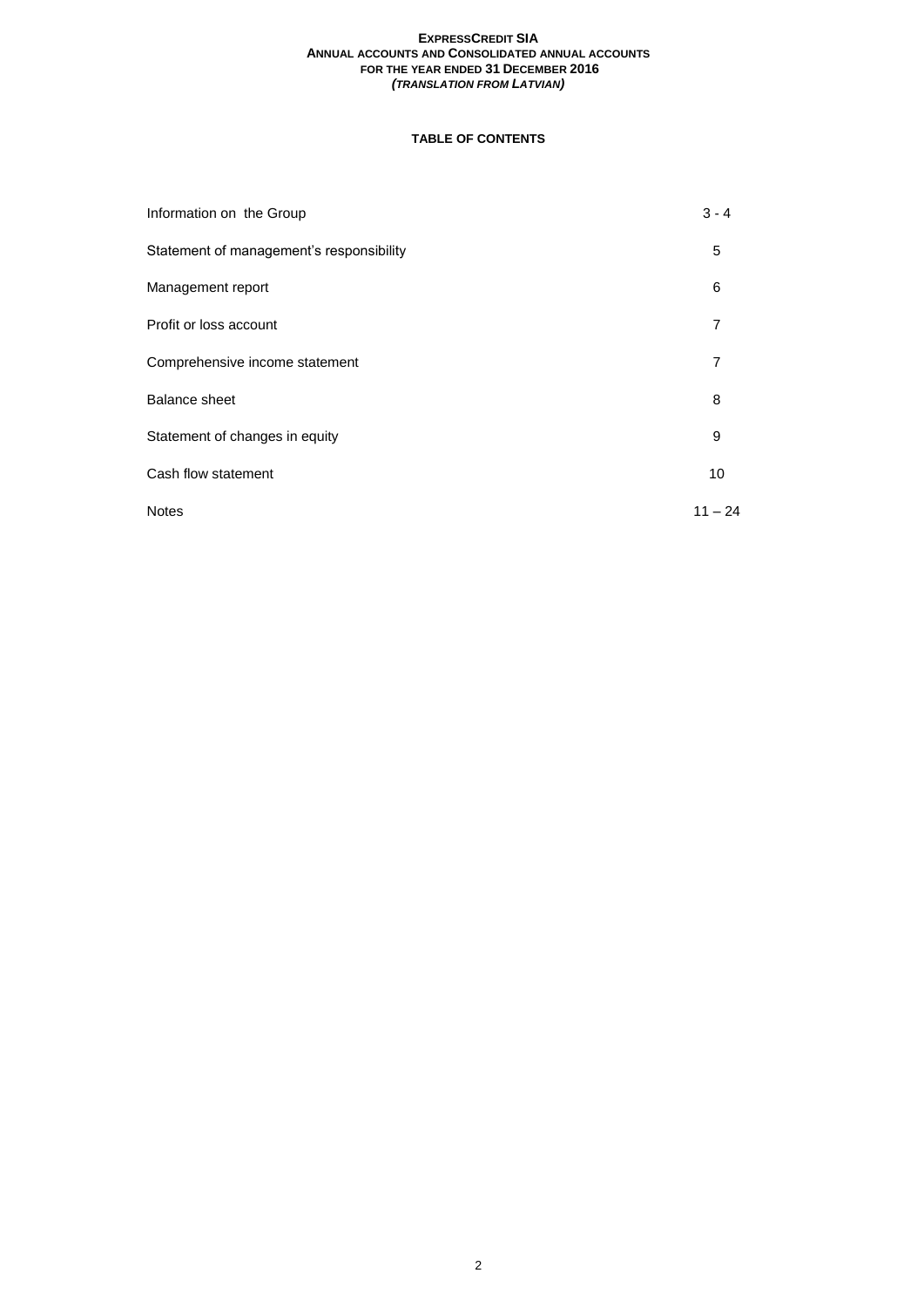# **Information on the Company**

| Name of the Company                                            | ExpressCredit SIA                                                                                                                                                                                                                                |
|----------------------------------------------------------------|--------------------------------------------------------------------------------------------------------------------------------------------------------------------------------------------------------------------------------------------------|
| Legal status of the Company                                    | Limited liability company                                                                                                                                                                                                                        |
| Number, place and date of registration                         | 40103252854 Commercial Registry<br>Riga, 12 October 2009                                                                                                                                                                                         |
| Operations as classified by NACE classification<br>code system | NACE2 64.92 Other credit granting                                                                                                                                                                                                                |
| Address                                                        | Raunas street 44 k-1,<br>Riga, LV-1039<br>Latvia                                                                                                                                                                                                 |
| Names and addresses of shareholders (from<br>30.10.2013)       | Lombards 24.lv, SIA (till 05.05.2015. Express Holdings,<br>SIA) (51.00% - till 18.06.2015,<br>67.55% from 18.06.2015 till 23.12.2015,<br>65.86% from 23.12.2015 - 29.12.2016,<br>65.9942% from 29.12.2016),<br>Raunas street 44k-1, Riga, Latvia |
|                                                                | AE Consulting, SIA<br>(24.50% till 18.06.2015,<br>32.45% - from 18.06.2015 - 23.12.2015,<br>31.64% - from 23.12.2015 - 29.12.2016,<br>31.5058% from 29.12.2016),<br>Posma street 2, Riga, Latvia                                                 |
|                                                                | Private individuals<br>$(2.5\% - from 23.12.2015)$                                                                                                                                                                                               |
| Names and positions of Board members                           | Agris Evertovskis - Chairman of the Board<br>Kristaps Bergmanis - Member of the Board<br>Didzis Admidins - Member of the Board                                                                                                                   |
| Names and positions of Council members                         | leva Judinska-Bandeniece – Chairperson of the Council<br>Uldis Judinskis - Deputy Chairman of the Council<br>Ramona Miglane - Member of the Council                                                                                              |
| Financial year                                                 | 1 January - 31 December 2016                                                                                                                                                                                                                     |
| Name and address of the auditor                                | SIA Potapoviča un Andersone<br>Certified Auditors' Company Licence Nr. 99<br>Ūdens Street 12-45,<br>Riga, LV-1007<br>Latvia                                                                                                                      |
|                                                                | Responsible Certified Auditor<br>Kristīne Potapoviča<br>Certificate No. 99                                                                                                                                                                       |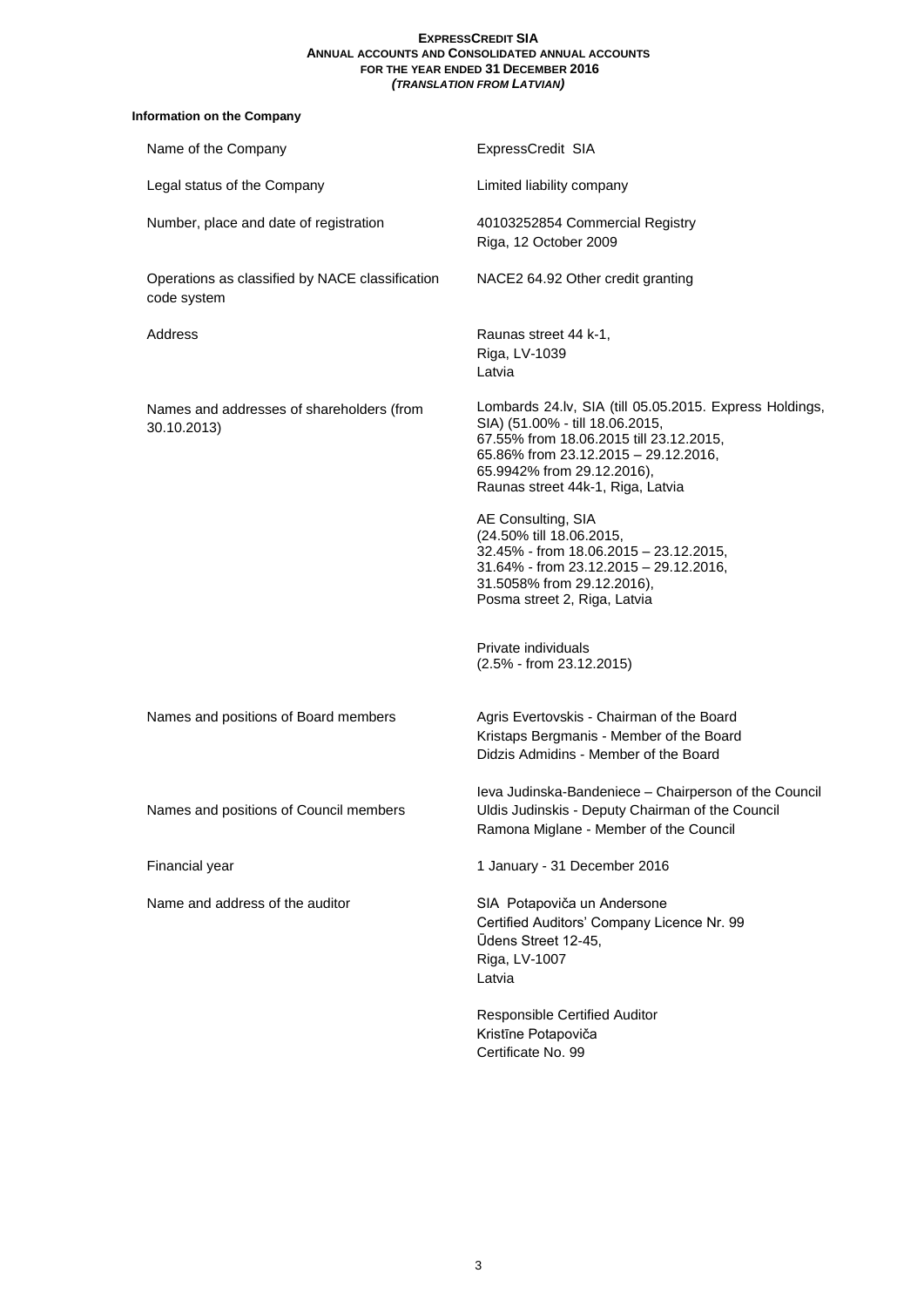# **Information on the Subsidiaries**

| Subsidiary                                                                       | SIA ExpressInkasso (parent company interest in<br>subsidiary - 100%)                                                                                                   |
|----------------------------------------------------------------------------------|------------------------------------------------------------------------------------------------------------------------------------------------------------------------|
| Date of acquisition of the subsidiary                                            | 22.10.2010                                                                                                                                                             |
| Number, place and date of registration of the<br>subsidiary                      | 40103211998; Riga, 27 January 2009                                                                                                                                     |
| Address of the subsidiary                                                        | Raunas Street 44 k-1; Riga, LV 1039, Latvia                                                                                                                            |
| Operations as classified by NACE classification<br>code system of the subsidiary | 66.1 Financial support services except insurance and<br>pension accrual                                                                                                |
| Subsidiary                                                                       | SIA MoneyMetro (from 30.04.2015. līdz 29.07.2016.<br>SIA Banknote, till 30.04.2015 - SIA Rīgas pilsētas<br>Iombards) (parent company interest in subsidiary -<br>100%) |
| Date of acquisition of the subsidiary                                            | 23.02.2015                                                                                                                                                             |
| Number, place and date of registration of the<br>subsidiary                      | 40003040217, Riga, 06 December 1991                                                                                                                                    |
| Address of the subsidiary                                                        | Raunas Street 44 k-1; Riga, LV 1039, Latvia (till<br>30.04.2015 - Kalēju street 18/20, Riga)                                                                           |
| Operations as classified by NACE classification<br>code system of the subsidiary | 64.92 Other financing services                                                                                                                                         |
| Subsidiary                                                                       | SIA EC Finance (parent company interest in<br>subsidiary - 100%)                                                                                                       |
| Date of acquisition of the subsidiary                                            | 01.12.2015                                                                                                                                                             |
| Number, place and date of registration of the<br>subsidiary                      | 40103950614, Riga, 01 December 2015                                                                                                                                    |
| Address of the subsidiary                                                        | Raunas Street 44 k-1; Riga, LV 1039, Latvia                                                                                                                            |
| Operations as classified by NACE classification<br>code system of the subsidiary | 64.20 Activities of holding companies                                                                                                                                  |
| Subsidiary                                                                       | SIA EC Investments (parent company interest in<br>subsidiary - 100% till 01.02.2016., from 01.02.2016. -<br>$0\%$ )                                                    |
| Date of acquisition of the subsidiary                                            | 06.11.2015                                                                                                                                                             |
| Number, place and date of registration of the<br>subsidiary                      | 40103944745, Riga, 06 November 2015                                                                                                                                    |
| Address of the subsidiary                                                        | Raunas Street 44 k-1; Riga, LV 1039, Latvia                                                                                                                            |
| Operations as classified by NACE classification<br>code system of the subsidiary | 64.20 Activities of holding companies                                                                                                                                  |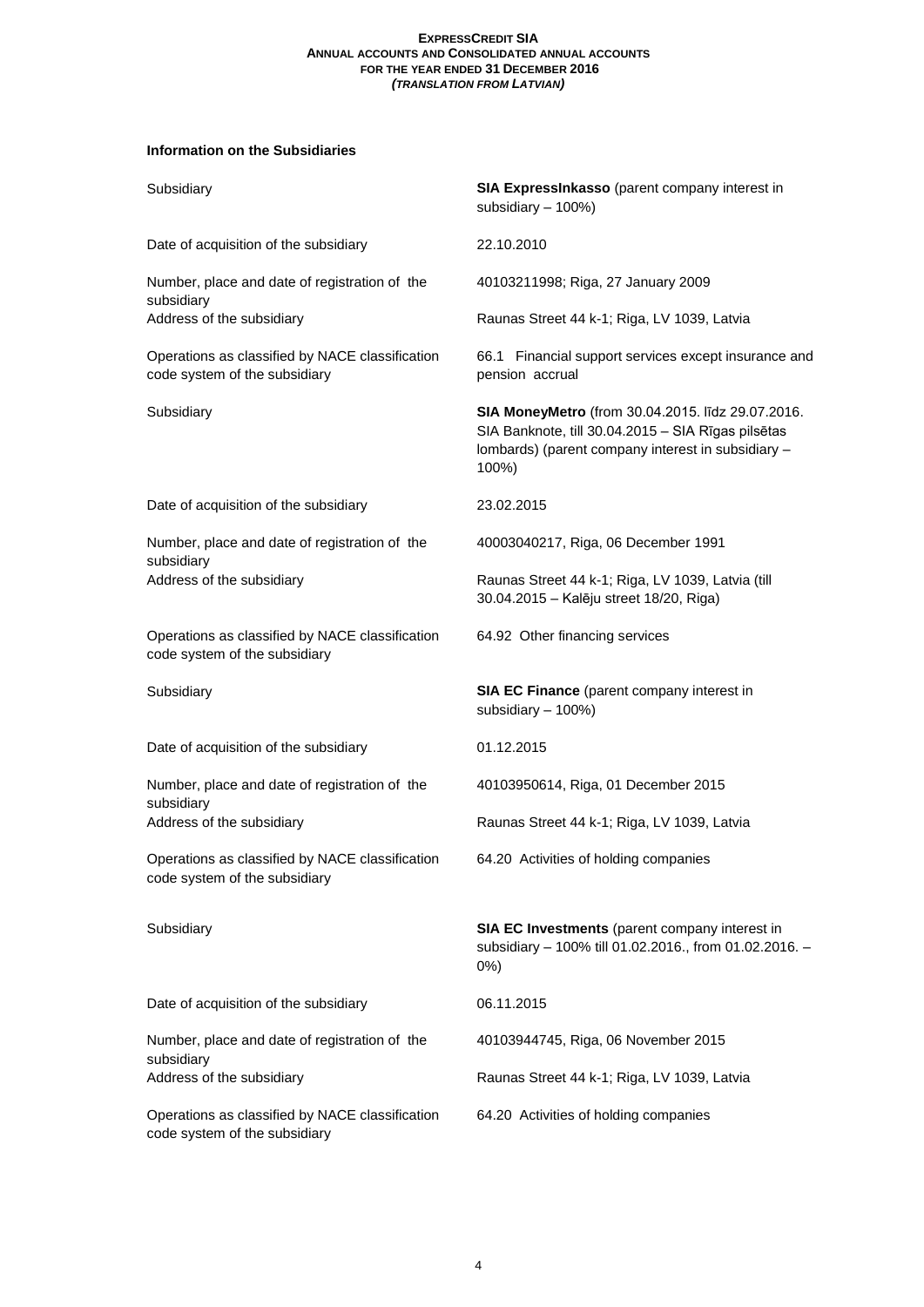# **Statement of management`s responsibility**

The management of SIA "ExpressCredit" group is responsible for the preparation of the consolidated financial statements.

Based on the information available to the Board of the parent company of the Group, the financial statements are prepared on the basis of the relevant primary documents and statements in accordance with International Financial Reporting Standards as adopted by the European Union and present a true and fair view of the Group's assets, liabilities and financial position as at 31 December 2016 and its profit and cash flows for 2016.

The management of the parent company confirms that the accounting policies and management estimates have been applied consistently and appropriately. The management of the parent company confirms that the consolidated financial statements have been prepared on the basis of the principles of prudence and going concern.

The management of the parent company confirms that is responsible for maintaining proper accounting records and for monitoring, controlling and safeguarding the Group's assets. The management of the parent company is responsible for detecting and preventing errors, irregularities and/or deliberate data manipulation. The management of the parent company is responsible for ensuring that the Group operates in compliance with the laws of the Republic of Latvia.

The management report presents fairly the Group's business development and operational performance.

Agris Evertovskis Chairman of the Board

Kristaps Bergmanis Member of the Board Didzis Ādmīdiņš Member of the Board

Riga, 28 February 2017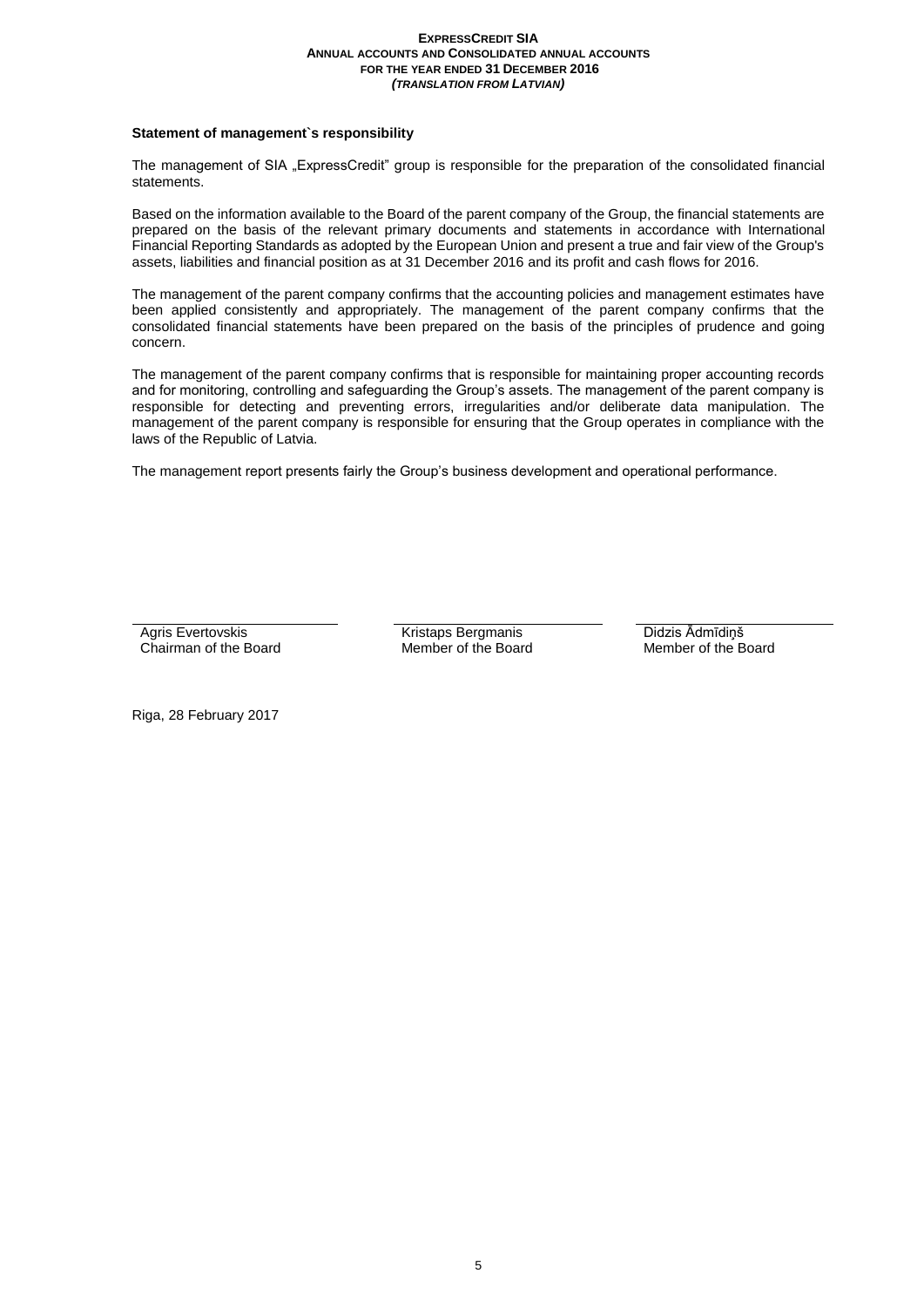# **Management report**

The Group's operations during the period has been successful. In 2016 the new amendments to legislation came into force, which led to significantly lower interest rates on consumer loans. Consequently, in line with expectations, total revenues in the period fell by 13.2% against 2015 and reached 15 081 843 euro.

The Group's strategy in year 2016 included the increase in loan portfolio and reduction of the cost base.

According to the strategy, substantial investments were made in the Group's "Banknote" product and brand awareness. During the period a new consumer credit brand "MoneyMetro" was developed and implemented in three branches of the Group. Facilitated demand for the Group's lending services resulted in increase of the loan portfolio.

In 2016 Group invested in IT development and carried out business process optimization, which helped to develop lending services and provide cost reduction. In addition, the work on the training of personnel was carried out in order to improve and maintain high quality and efficient customer service.

By implementing strategy and all the measures the following financial results of the Group were achieved:

- during 2016 net loan portfolio increased by 77% to 11.5 million euro;
- the Group's total assets at 31 December 2016 was 16 million euro;

- Consolidated profit of 2016 was 985 355 euro (in 2015 EUR 1,436,086 euro).

Compared with the 2015 second half results of 2016 the consolidated profit for the period was 30% higher and amounted to 0.65 million Euro (2015 second half of the year 0.5 million).

The Group's loan portfolio growth has been funded from the profits, from the cooperation with the mutual lending platform, as well as at the end of 2016 the Group issued closed new bond issue in the amount of 5 million euro.

#### **Branches**

During the period from 1 January 2016 to 31 December, continued to work on the branch network efficiency. As at 31 December 2016 the Group had 91 branches in 39 cities in Latvia (31.12.2015. - 96 branches in 40 cities).

#### **Risk management**

The Group is not exposed to significant foreign exchange rate risk because basic transaction currency is euro. Significant amount of funding of the Group consist of fixed coupon rate bonds, so that the Group is not significantly exposed to variable interest rate risk. Accurate application of the prudent strategies chosen has allowed the Group to successfully manage its financial risks, particularly the liquidity and credit risk.

### **Post balance sheet events**

There are no subsequent events since the last date of the reporting year, which would have a significant effect on the financial position of the Company as at 31 December 2016.

On 19 January 2017, SIA ExpressCredit made a contribution in the 100% share capital of subsidiary in Bulgaria in the amount of EUR 500 000. Subsidiary established in order to obtain authorization for pawnshop and consumer lending. The company has not yet decided on a specific start-up time and volume.

# **Future prospects**

In 2017 the company plans to strengthen its market leading position by investing in IT development, improving the branch network, investing in brand and product visibility and enhancing customer service quality. It is planned that the Group's loan portfolio will increase, and profit dynamics will be higher than 2016 results.

# **Distribution of the profit proposed by the Group**

The Parent Company's board recommends the profit of 2016 to pay out in dividends, respecting the restrictions applied to debt securities emissions.

Agris Evertovskis Chairman of the Board Kristaps Bergmanis Member of the Board Didzis Ādmīdiņš Member of the Board

Riga, 28 February 2017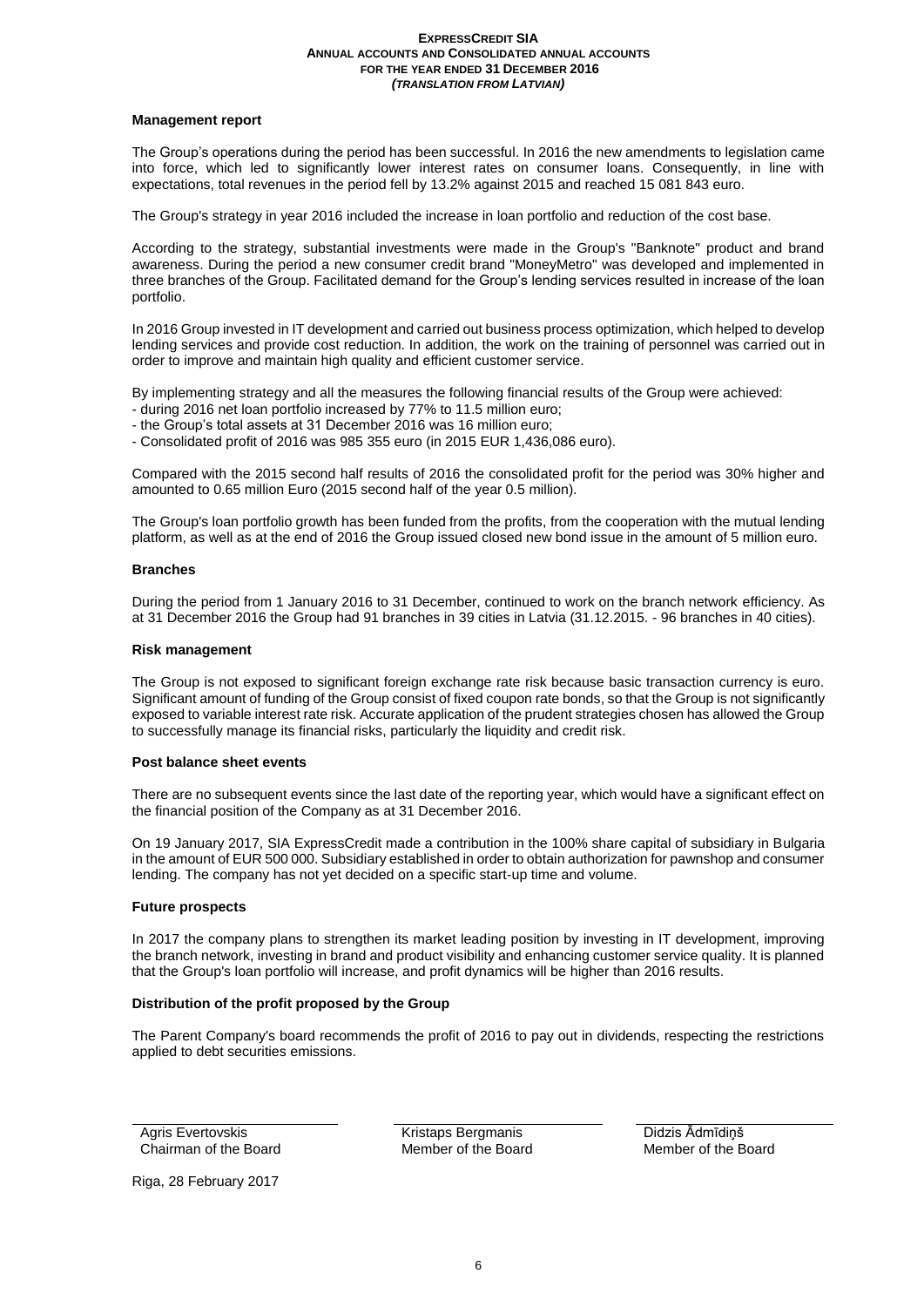# **Profit or loss account for the year ended 31 December 2016**

|                                                     | <b>Parent</b><br>company<br>2016<br><b>EUR</b> | Group<br>2016<br><b>EUR</b> | <b>Parent</b><br>company<br>2015<br><b>EUR</b> | Group<br>2015<br><b>EUR</b> |
|-----------------------------------------------------|------------------------------------------------|-----------------------------|------------------------------------------------|-----------------------------|
| Net sales                                           | 4795262                                        | 5 229 052                   | 7 691 132                                      | 8 124 967                   |
| Cost of sales                                       | (3449335)                                      | (3913294)                   | (5629077)                                      | (6040951)                   |
| Interest income and similar<br>income               | 9 5 24 5 93                                    | 9 852 791                   | 9 547 347                                      | 9 974 805                   |
| Interest expenses and similar<br>expenses           | (139689)                                       | (1396128)                   | (1161072)                                      | (1161962)                   |
| <b>Gross profit</b>                                 | 9 473 621                                      | 9772421                     | 10 448 330                                     | 10 896 859                  |
| Selling expenses                                    | (5718546)                                      | (5915003)                   | (5163687)                                      | (5326334)                   |
| Administrative expenses                             | (1990120)                                      | (2012946)                   | (2663375)                                      | (2738289)                   |
| Other operating income                              | 925 662                                        | 834 092                     | 49816                                          | 60 588                      |
| Other operating expenses                            | (1453685)                                      | (1457437)                   | (1118598)                                      | (1185869)                   |
| <b>Profit before taxes</b>                          | 1 236 932                                      | 1 221 127                   | 1 552 486                                      | 1706955                     |
| Corporate income tax for the<br>reporting year      | (226 291)                                      | (237 419)                   | (206 856)                                      | (220 676)                   |
| Deferred tax                                        | 1647                                           | 1647                        | 26 185                                         | 26 185                      |
| <b>Current year's profit</b>                        | 1 012 288                                      | 985 355                     | 1 371 815                                      | 1 512 464                   |
| Earnings per share                                  | 0.67                                           | 0.66                        | 3.21                                           | 3.54                        |
|                                                     |                                                |                             |                                                |                             |
| Comprehensive income statement for 2016             | 2016<br><b>EUR</b>                             | 2016<br><b>EUR</b>          | 2015<br><b>EUR</b>                             | 2015<br><b>EUR</b>          |
| Current year's profit<br>Other comprehensive income | 1 012 288                                      | 985 355                     | 1 371 815                                      | 1 512 464                   |
| Total comprehensive income                          | 1 012 288                                      | 985 355                     | 1 371 815                                      | 1 512 464                   |

Notes on pages from 11 to 24 are integral part of these financial statements.

Agris Evertovskis Chairman of the Board Kristaps Bergmanis Member of the Board Didzis Ādmīdiņš Member of the Board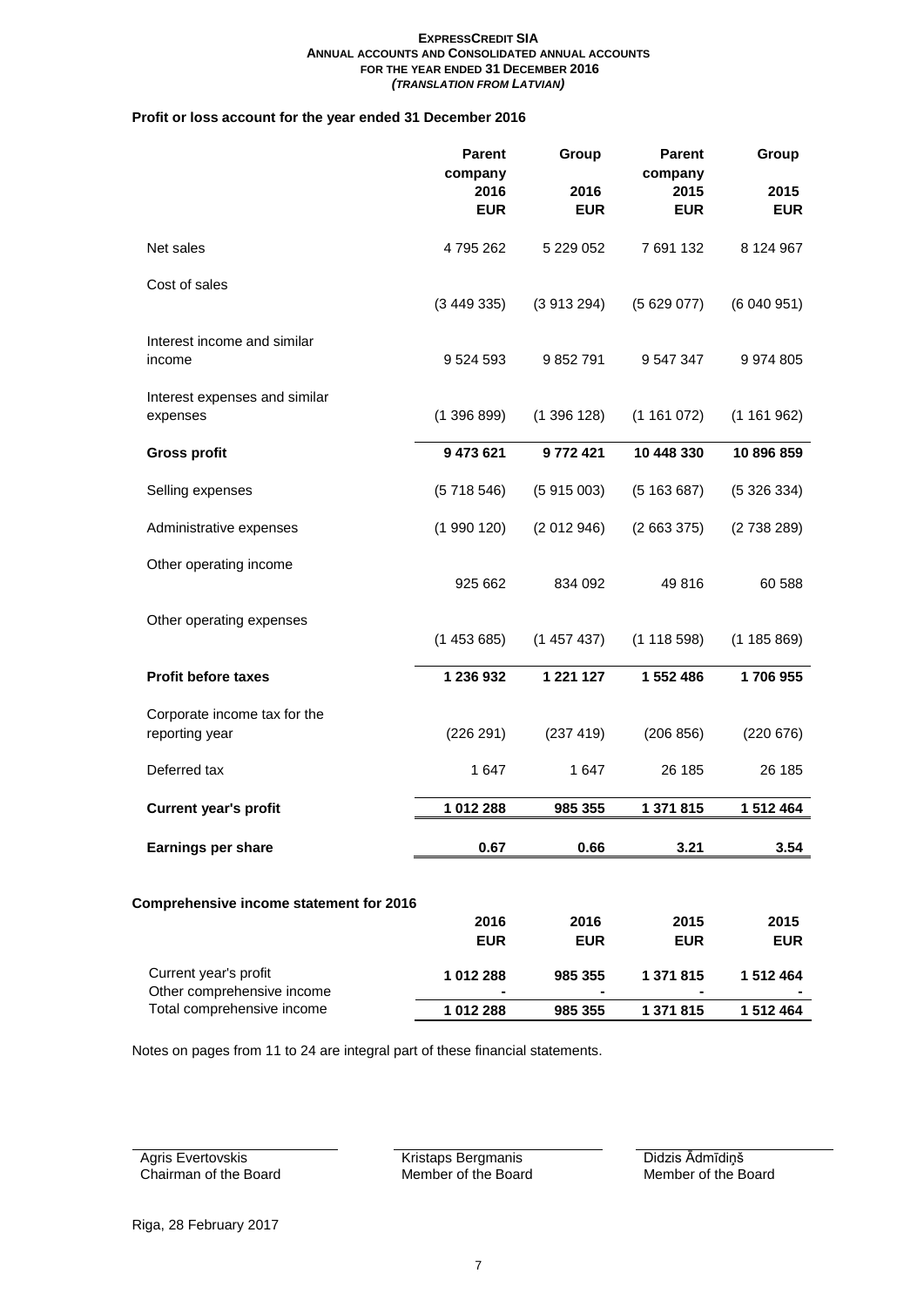| Balance sheet as at 31 December 2016              |              | <b>Parent</b> | Group       | <b>Parent</b> | Group         |
|---------------------------------------------------|--------------|---------------|-------------|---------------|---------------|
|                                                   |              | company       |             | company       |               |
|                                                   | <b>Notes</b> | 31.12.2016.   | 31.12.2016. | 31.12.2015.   | 31.12.2015.   |
| <b>Assets</b>                                     |              | <b>EUR</b>    | <b>EUR</b>  | <b>EUR</b>    | <b>EUR</b>    |
| Long term investments                             |              |               |             |               |               |
| Fixed assets and intangible assets                | (1)          | 423 115       | 581 905     | 516 180       | 643796        |
| Loans and receivables                             | (4)          | 964 108       | 964 108     | 545 068       | 545 068       |
| Loans to shareholders and                         |              |               |             |               |               |
| management                                        | (2)          | 1 192 134     | 1 192 134   | 875 267       | 875 267       |
| Participating interest in subsidiaries            | (3)          | 885 828       | 20          | 888 828       |               |
| Deferred tax asset                                |              | 145 252       | 145 252     | 143 605       | 143 605       |
| Total long-term investments:                      |              | 3610437       | 2883419     | 2968948       | 2 207 736     |
|                                                   |              |               |             |               |               |
| <b>Current assets</b>                             |              |               |             |               |               |
| Finished goods and goods for sale                 |              | 700 715       | 700 715     | 1 138 410     | 1 138 410     |
| Loans and receivables                             | (4)          | 9619773       | 10 591 251  | 6 126 947     | 6455956       |
| Receivables from affiliated                       |              |               |             |               |               |
| companies                                         |              | 362 338       | 200 664     | 435 490       | 105 855       |
| Other debtors                                     |              | 288 680       | 290 301     | 102 075       | 297 436       |
| Deferred expenses                                 |              | 43 4 66       | 61 540      | 33 192        | 35 163        |
| Assets for sale                                   | (2)          | 1 0 0 0       | 1 000       |               |               |
| Cash and bank                                     |              | 1 127 240     | 1 279 419   | 439 271       | 493 591       |
| <b>Total current assets:</b>                      |              | 12 143 212    | 13 124 890  | 8 275 385     | 8 5 26 4 11   |
|                                                   |              |               |             |               |               |
| <b>Total assets</b>                               |              | 15 753 649    | 16 008 309  | 11 244 333    | 10 734 147    |
| <b>Liabilities</b><br><b>Shareholders' funds:</b> |              |               |             |               |               |
| Share capital                                     | (5)          | 1 500 000     | 1 500 000   | 426 861       | 426 861       |
| Prior years' retained earnings                    |              | 78 215        | 345 347     | 279 540       | 387 704       |
| Current year's profit                             |              | 1 012 288     | 985 355     | 1 371 815     | 1 512 464     |
| Total shareholders' funds:                        |              | 2 590 503     | 2 830 702   | 2 078 216     | 2 3 2 7 0 2 9 |
| <b>Creditors:</b><br>Long-term creditors:         |              |               |             |               |               |
| Bonds issued                                      | (6)          | 5 213 760     | 5 213 760   | 5489648       | 5489648       |
| Other borrowings                                  | (7)          | 1 292 032     | 1 292 032   | 666 741       | 666 741       |
| <b>Total long-term creditors:</b>                 |              | 6 505 792     | 6 505 792   | 6 156 389     | 6 156 389     |
| <b>Short-term creditors:</b>                      |              |               |             |               |               |
| Bonds issued                                      | (6)          | 1 017 773     | 1 017 773   | 1 016 271     | 1 016 271     |
| Other borrowings                                  | (7)          | 4 847 977     | 4 847 977   | 384 846       | 384 846       |
| Accounts payable to affiliated                    |              |               |             |               |               |
| companies                                         |              | 7692          | 497         | 772 709       | 18 985        |
| Trade creditors and accrued<br>liabilities        |              | 713 489       | 735 138     | 675 450       | 681 271       |
| Taxes and social insurance                        | (8)          | 70 4 23       | 70 430      | 160 452       | 149 356       |
| <b>Total short-term creditors:</b>                |              | 6 657 354     | 6 671 815   | 3 009 728     | 2 250 729     |
|                                                   |              |               |             |               |               |
| Total liabilities and shareholders'<br>funds      |              | 15 753 649    | 16 008 309  | 11 244 333    | 10 734 147    |

Notes on pages from 11 to 24 are integral part of these financial statements.

Agris Evertovskis Chairman of the Board Kristaps Bergmanis Member of the Board Didzis Ādmīdiņš Member of the Board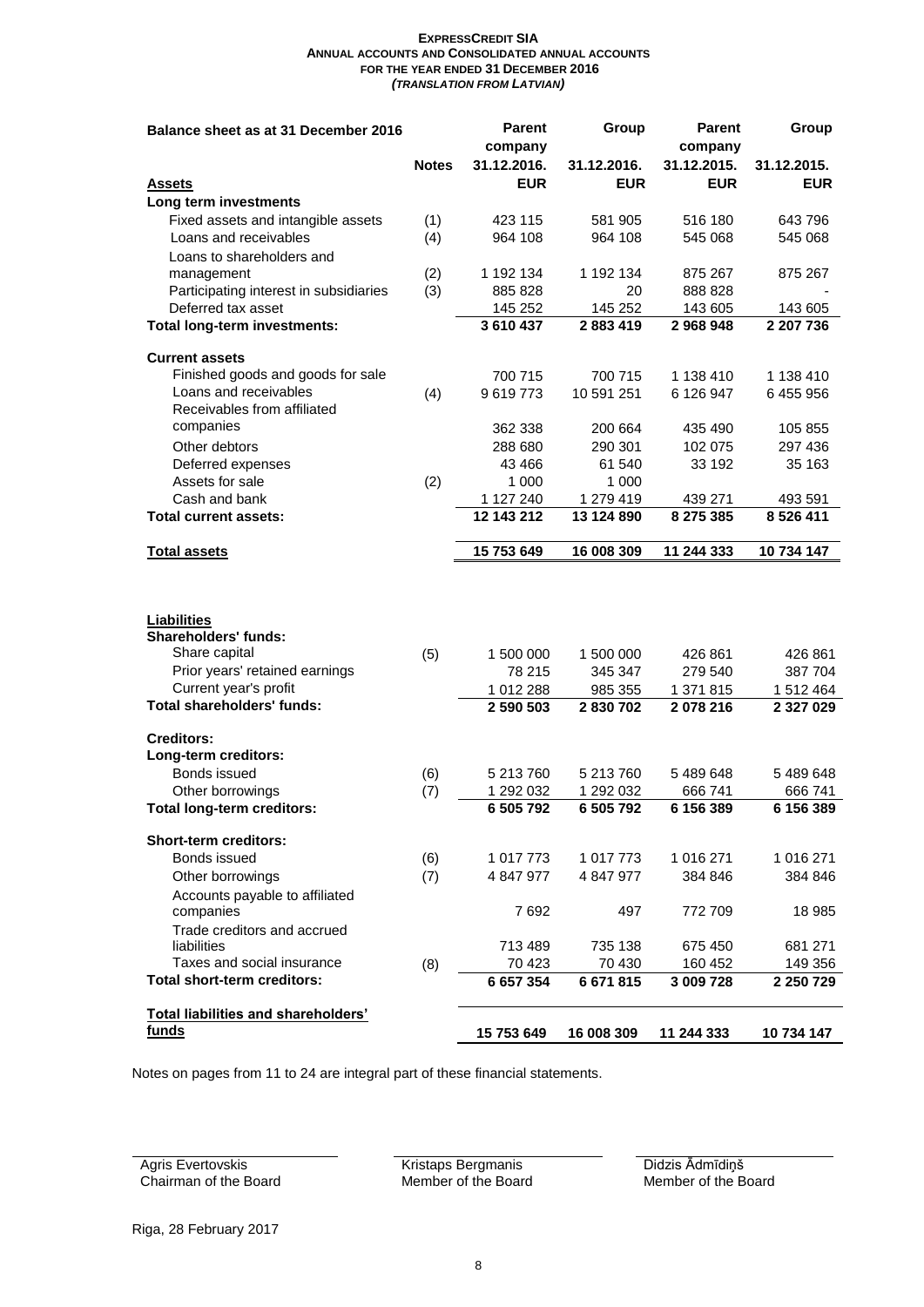# **Statement of changes in equity of the Parent Company's for the year ended 31 December 2016**

|                        | Share capital | <b>Current year's</b><br>Prior years'<br>retained<br>profit |            | <b>Total</b> |  |
|------------------------|---------------|-------------------------------------------------------------|------------|--------------|--|
|                        | <b>EUR</b>    | earnings<br><b>EUR</b>                                      | <b>EUR</b> | <b>EUR</b>   |  |
| As at 31 December 2014 | 426 861       | 279 540                                                     | 1 309 562  | 2 015 963    |  |
| Dividends paid         |               | (1309562)                                                   |            | (1309562)    |  |
| Profit transfer        | -             | 1 309 562                                                   | (1309562)  |              |  |
| Profit for the year    |               |                                                             | 1 371 815  | 1 371 815    |  |
| As at 31 December 2015 | 426 861       | 279 540                                                     | 1 371 815  | 2078216      |  |
| Dividends paid         |               | (700000)                                                    |            | (700000)     |  |
| Profit transfer        | 873 139       | 498 676                                                     | (1371815)  |              |  |
| Profit for the year    | 200 000       |                                                             |            | 200 000      |  |
| As at 31 December 2016 | 1 500 000     | 78 215                                                      | 1012288    | 2 590 503    |  |

**Statement of changes in equity of the Group for the year ended 31 December 2016**

|                        | Share capital | <b>Prior</b><br>years'<br>retained<br>earnings | <b>Current year's</b><br>profit | Prior years'<br>retained<br>earnings of<br>subsidiary<br>sold | <b>Total</b>  |
|------------------------|---------------|------------------------------------------------|---------------------------------|---------------------------------------------------------------|---------------|
|                        | <b>EUR</b>    | <b>EUR</b>                                     | <b>EUR</b>                      |                                                               | <b>EUR</b>    |
| As at 31 December 2014 | 426 861       | 295 703                                        | 1 401 563                       |                                                               | 2 1 2 4 1 2 7 |
| Dividends paid         |               | (1309562)                                      |                                 |                                                               | (1309562)     |
| Profit transfer        | ٠             | 1 401 563                                      | (1401563)                       |                                                               |               |
| Profit for the year    |               |                                                | 1 512 464                       |                                                               | 1 512 464     |
| As at 31 December 2015 | 426 861       | 387 704                                        | 1 512 464                       |                                                               | 2 3 2 7 0 2 9 |
| Dividends paid         |               | (700000)                                       |                                 |                                                               | (700000)      |
| Profit transfer        | 873 139       | 657 644                                        | (1512464)                       | (18319)                                                       |               |
| Profit for the year    | 200 000       |                                                |                                 |                                                               | 200 000       |
| As at 31 December 2016 | 1 500 000     | 253 032                                        | 985 355                         |                                                               | 2830702       |

Notes on pages from 11 to 24 are integral part of these financial statements.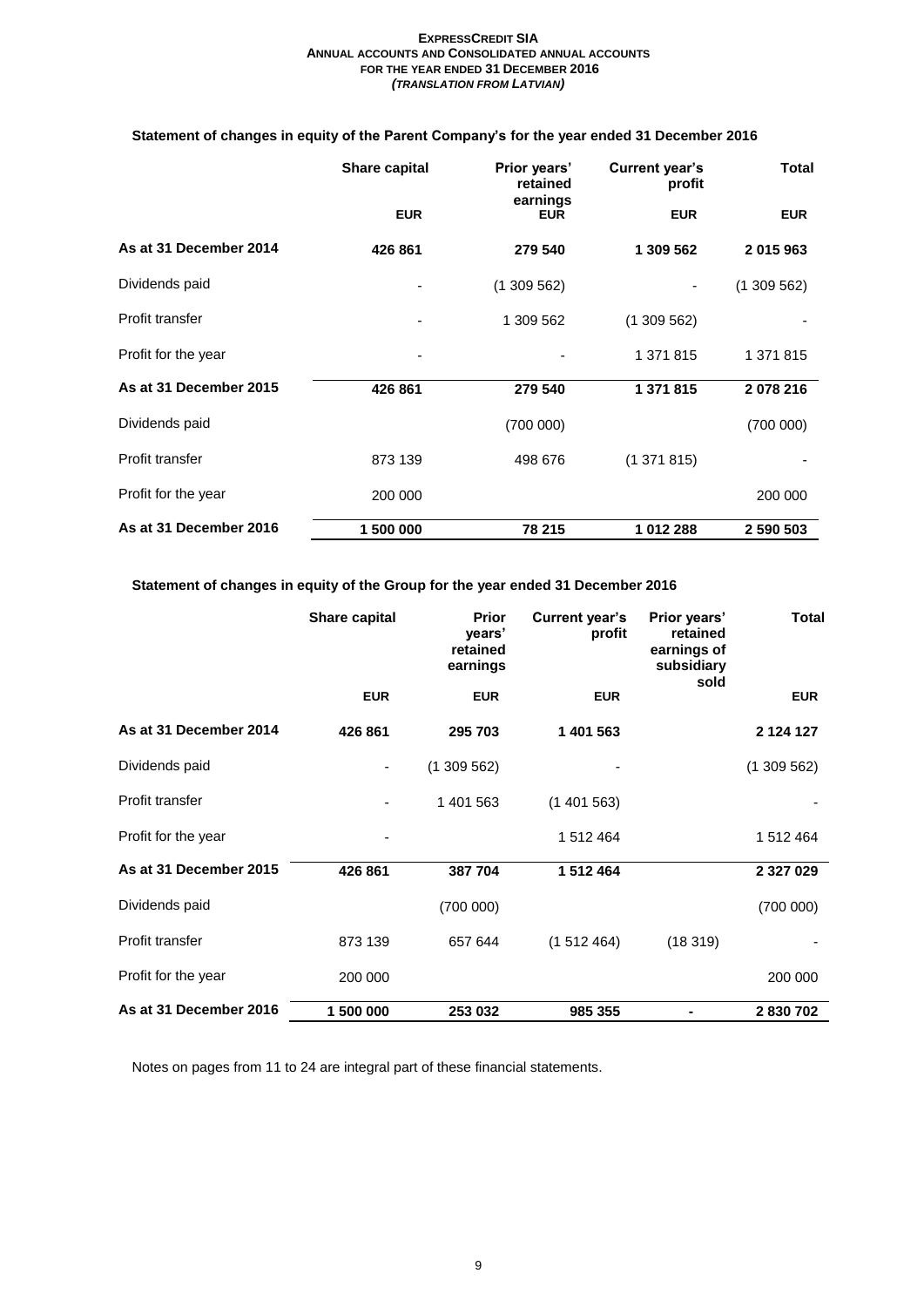# **Cash flow statement for the year ended 31 December 2016**

|                                             | <b>Parent</b> | Group      | Parent     | Group       |
|---------------------------------------------|---------------|------------|------------|-------------|
|                                             | company       |            | company    |             |
|                                             | 2016          | 2016       | 2015       | 2015        |
|                                             | <b>EUR</b>    | <b>EUR</b> | <b>EUR</b> | <b>EUR</b>  |
| <b>Cash flow from operating activities</b>  |               |            |            |             |
| Profit before extraordinary items and taxes |               |            |            |             |
|                                             | 1 236 932     | 1 313 442  | 1 552 486  | 1706955     |
|                                             |               |            |            |             |
| Adjustments for:                            |               |            |            |             |
| a) fixed assets depreciation                | 198 405       | 199 220    | 237 959    | 245 730     |
| b) accruals and provisions (except for      |               |            |            |             |
| provisions for bad debts)                   | 590 622       | 590 622    | 238 706    | 238 706     |
| c) write-off of provisions                  | 205 317       | 205 317    |            |             |
| d) cessation results                        | 1876337       | 1876337    | 982 449    |             |
| e) interest income                          | (9524593)     | (9604578)  | (8853994)  | (9 272 220) |
| f) interest and similar expense             | 1 396 899     | 1 396 915  | 1 118 598  | 1 165 893   |
| g)(profit)/loss on fixed assets disposal    | 11 864        | 11 864     | (961)      | 35 811      |
| h) other adjustments                        | (31 102)      | (31 102)   | 24 867     | 24 867      |
| Loss before adjustments of working          |               |            |            |             |
| capital and short-term liabilities          | (4 039 319)   | (4041963)  | (4699890)  | (5854258)   |
| Adjustments for:                            |               |            |            |             |
| a) (increase)/ decrease in consumer         |               |            |            |             |
| loans issued (core business) and other      |               |            |            |             |
| debtors                                     | (5539462)     | (5541962)  | (1436010)  | 11 753      |
| b) stock increase                           | (294 354)     | (294 354)  | (401626)   | (235 253)   |
| c) trade creditors' (decrease)/ increase    | (777 199)     | (705975)   | 144 098    | 83 607      |
| Gross cash flow from operating activities   | (1065033)     | (10584253) | (6393428)  | (5994151)   |
| Corporate income tax payments               | (211 290)     | (218898)   | (349 888)  | (394 407)   |
| Interest income                             | 9411717       | 9491720    | 8 950 345  | 9 368 570   |
| Interest paid*                              | (1396729)     | (1396729)  | (1101448)  | (1148743)   |
| Net cash flow from operating activities     | (2846635)     | (2708160)  | 1 105 581  | 1831269     |
|                                             |               |            |            |             |
| <b>Cash flow from investing activities</b>  |               |            |            |             |
| Acquisition of affiliated or associated     |               |            |            |             |
| companies shares or parts                   |               | (20)       | (886 000)  | (849 233)   |
| Earnings from the disposal of shares in     |               |            |            |             |
| subsidiaries                                | 2 0 0 0       | 2 0 0 0    |            |             |
| Acquisition of fixed assets and intangibles | (130 835)     | (162 824)  | (249510)   | (26765)     |
| Proceeds from sales of fixed assets and     |               |            |            |             |
| intangibles                                 | 61 260        | 61 260     | 10 631     | 10 631      |
| Loans issued/repaid (other than core        |               |            |            |             |
| business of the Company) (net)              | (398964)      | (398964)   | 196 470    | 278 599     |
| Net cash flow from investing activities     | (466539)      | (498548)   | (928 409)  | (827658)    |
|                                             |               |            |            |             |
| <b>Cash flow from financing activities</b>  |               |            |            |             |
| Loans received and bonds issued (net)       | 200 000       | 200 000    |            |             |
| Redemption/purchase of bonds                | 10 529 796    | 10 529 796 | 3 884 400  | 3 884 400   |
| Loans repaid                                | (1250000)     | (1250000)  | (1000000)  | (1000000)   |
| Finance lease payments                      | (4 721 623)   | (4721623)  | (2450019)  | (3222728)   |
| Dividends paid                              | (57030)       | (57030)    | (59848)    | (59848)     |
| Net cash flow from financing activities     | 4 001 142     | 4 001 142  | (935029)   | (1707738)   |
|                                             |               |            |            |             |
| Net cash flow of the reporting year         | 687 969       | 794 434    | (757 857)  | (704 127)   |
| Cash and cash equivalents at the            |               |            |            |             |
| beginning of the reporting year             | 439 271       | 484 985    | 1 197 128  | 1 197 718   |
|                                             |               |            |            |             |
| Cash and cash equivalents at the end of     |               |            |            |             |
| reporting year                              | 1 127 240     | 1 279 419  | 439 271    | 493 591     |

Notes on pages from 11 to 24 are integral part of these financial statements.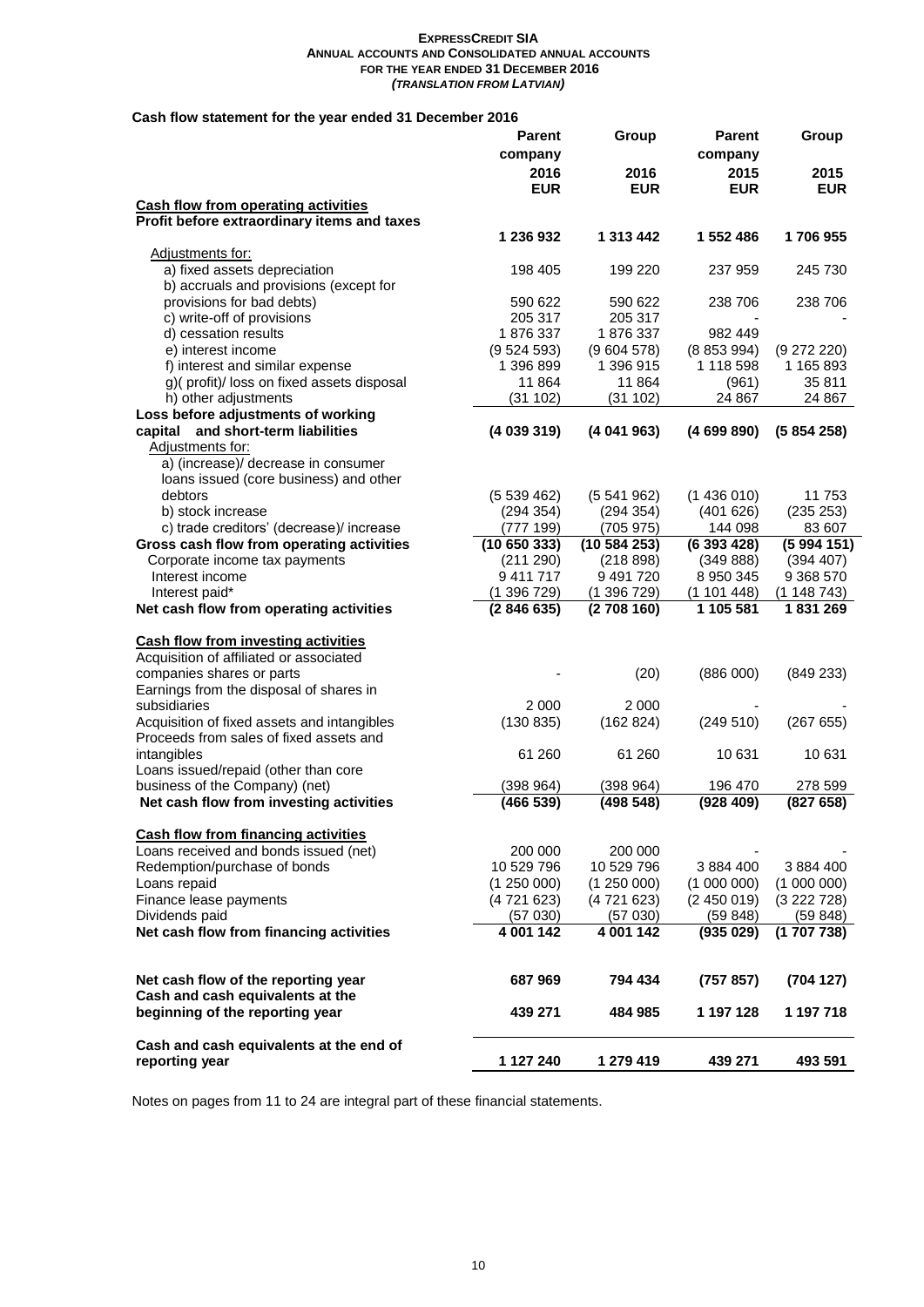**Notes**

#### **Accounting policies**

#### **(a) Basis of preparation**

These financial statements have been prepared based on the accounting policies and measurement principles as set out below.

These financial statements have been prepared in accordance with the International Financial Reporting Standards (IFRS) as adopted by the European Union (EU). The financial statements are prepared based on historic cost method. In cases when reclassification not affecting prior year profit and equity is made, the relevant explanations are provided in the notes to the financial statements.

The preparation of financial statements in accordance with IFRS requires the use of significant estimates and assumptions that affect the reported amounts of assets and liabilities, as well as the information on contingent assets and liabilities at the balance sheet date and the revenues and costs for the reporting period. Although these estimates are based on the information available to the management regarding the current events and actions, the actual results may differ from the estimates used. Critical assumptions and judgements are described in the relevant sections of the Notes to the financial statements.

#### **The following new and amended IFRS and interpretations come into force in 2015, but do not apply to the Company's operations and have no impact on these financial statements:**

Amendments to IAS 19 "Employee benefits plans" regarding defined benefit plans (effective for annual periods beginning on or after 1 July 2014, endorsed by EU for annual periods beginning on or after 1 February 2015).

#### **Annual improvements 2012 (effective for annual periods beginning on or after 1 July 2014, by EU for annual periods beginning on or after 1 February 2015). These amendments include changes that affect 6 standards:**

• IFRS 2 "Share-based payment"

• IFRS 3 "Business Combinations"

• IFRS 8 "Operating segments"

- IAS 16 "Property, plant and equipment" and IAS 38 "Intangible assets"
- IAS 24 "Related party disclosures"

#### **Annual improvements 2013 (effective for annual periods beginning on or after 1 July 2014, endorsed by EU for annual periods beginning on or after 1 January 2015). The amendments include changes that affect 3 standards:**

• IFRS 3 "Business combinations"

• IFRS 13 "Fair value measurement" and

• IAS 40 "Investment property"

#### **A number of new standards and interpretations have been published and come into force on financial periods beginning on or after 1 January 2016, and do not relate to the Company's operations or are not endorsed by the European Union:**

IFRS 14 "Regulatory deferral accounts" (effective for annual periods beginning on or after 1 January 2016, not yet endorsed in the EU)

Amendment to IFRS 11 "Joint arrangements" on acquisition of an interest in a joint operation (effective for annual periods beginning on or after 1 January 2016, not yet endorsed in the EU)

Amendments to IAS 16 "Property, plant and equipment" and IAS 41 "Agriculture" regarding bearer plants (effective for annual periods beginning on or after 1 January 2016, not yet endorsed in the EU)

Amendment to IAS 16 "Property, plant and equipment" and IAS 38 "Intangible assets" on depreciation and amortisation (effective for annual periods beginning on or after 1 January 2016, not yet endorsed in the EU)

Amendments to IAS 27 "Separate financial statements" on the equity method (effective for annual periods beginning on or after 1 January 2016, not yet endorsed in the EU)

Amendments to IFRS 10 "Consolidated financial statements" and IAS 28 "Investments in associates and joint ventures" (effective for annual periods beginning on or after 1 January 2016, not yet endorsed in the EU)

Amendments to IAS 1 "Presentation of financial statements" regarding disclosure initiative effective for annual periods beginning on or after 1 January 2016, not yet endorsed in the EU)

#### **Annual improvements 2014 (effective for annual periods beginning on or after 1 January 2016, not yet endorsed in the EU). The amendments include changes that affect 4 standards:**

• IFRS 5 "Non-current assets held for sale and discontinued operations"

• IFRS 7 "Financial instruments: Disclosures" with consequential amendments to IFRS 1

• IAS 19 "Employee benefits"

• IAS 34 "Interim financial reporting"

#### **IFRS 15 "Revenue from contracts with customers" (effective for annual periods beginning on or after 1 January 2018, not yet endorsed in the EU)**

**IFRS 9 "Financial instruments"** (effective for annual periods beginning on or after 1 January 2018, not yet endorsed in the EU)

There are no other new or revised standards or interpretations that are not yet effective that would be expected to have a material impact on the Company.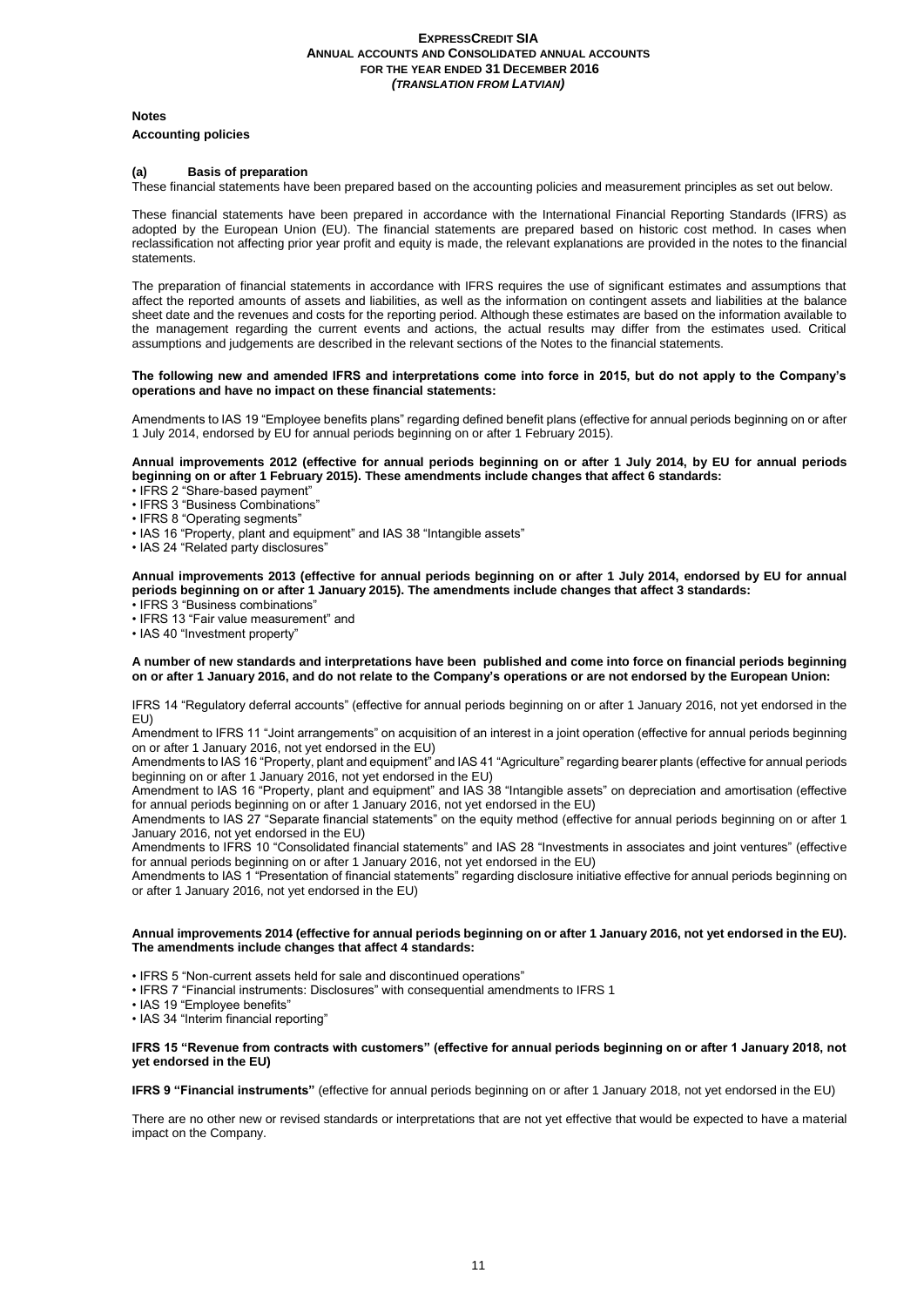**Notes** (continued)

**Accounting policies** (continued)

## **(b) Accounting principles applied**

- The items in the financial statements have been measured based on the following accounting principles:
	- a) It is assumed that the company will continue as a going concern;<br>b) The measurement methods applied in the previous reporting year
	- b) The measurement methods applied in the previous reporting year have been used;<br>c) The measurement of the items has been performed prudently meeting the following
		- The measurement of the items has been performed prudently meeting the following criteria:
			- Only profits accruing up to the balance sheet date have been included in the report;
			- All possible contingencies and losses arising in the reporting year or the previous year have been recognised, even if they became known in the period between the balance sheet date and the issuance of the annual report;
			- All impairment and depreciation charges have been calculated and recognised irrespectively of whether the company has operated profitably or not during the reporting year;
	- d) All income and expenses relating to the accounting year irrespective of the date of the payments made or the dates of receipt or payment of invoices have been recognised. Revenues are matched with expenses in the reporting year.
	- e) Assets and liabilities are presented at their gross amounts;
	-
	- f) The opening balances of the reporting period reconcile with the closing balances of the previous reporting period;<br>g) All items which may materially affect the assessment or decision-making of the users of the financial All items which may materially affect the assessment or decision-making of the users of the financial statements are presented, immaterial items have been aggregated and their breakdown is presented in the Notes;
	- h) Business transactions are presented based on their economic substance rather than their legal form.

Asset and liability recognition is performed on historical cost basis. All financial assets and liabilities are classified as held to maturity or loans and receivables.

#### **(c) Consolidation principles**

The consolidated financial statements have been prepared under the cost method. The companies included in the consolidation are the Group's parent company and the subsidiaries in which the Group's parent company holds, directly or indirectly, more than a half of the voting rights, or the right to control their financial and operating policies is acquired otherwise. Where the Group owns more than a half of the share capital of another company without controlling the company, the respective company is not consolidated. The subsidiaries of the Group are consolidated from the moment the Group has taken over control, and the consolidation is terminated when the control cease to exist. Where the date of the share purchase agreement or the date of the decision of shareholders on making further investments is fundamentally different from the date of on which share ownership changes or the registration date as recorded in the Register) of Enterprises, the date of agreement shall be considered the date of the share purchase or the date of the investment, unless the agreement provides otherwise. The Group's all inter-company transactions and balances and unrealised profit on transactions between group companies are eliminated; unrealised losses are eliminated as well, except for the cases when the expenses are not recoverable. Where necessary, the accounting and measurement methods applied by the Group's subsidiaries have been changed to bring them in compliance with the Group's accounting and measurement methods.

In these statements the minority interest in the share capital of the Group's consolidated subsidiaries and their income statement have been presented separately.

# **(d) Recognition of revenue and expenses**

#### *- Net sales*

Net revenue represents the total value of goods sold and services provided during the year net of value added tax.

#### *- Interest income*

The Company presents interest income in the section of the Profit and loss account prior to calculation of gross profit, as this income is related to the basic activities of the Company – charging interest for loans issued in return to pledge held as security or loans issued on other conditions. Interest income is recognised using accruals principle. Interest income is not recognised from the moment the recoverability of principal is considered doubtful. Penalty interest is recognised on a cash basis.

# *- Other income*

# Other income is recognised based on accruals principle.

*- Penalties and similar income*

Of collection exists, is recognised based on cash principle.

#### - *Expenses*

Expenses are recognised based on accruals principle in the period of origination, irrespective of the moment of payment. Expenses related to financing of loans is recognised in the period of liability origination and included in the profit and loss items Interest and similar expenses".

#### **(e) Foreign currency translation**

#### *(e1) Functional and presentation currency*

Items included in the financial statements are measured using the currency of the primary economic environment in which the entity operates (the functional currency). The financial statement items are denominated in euro (EUR), which is the Company's functional and presentation currency.

#### *(e2) Transactions and balances*

All transactions in foreign currencies are translated into the functional currency using the exchange rates at the date of the respective transaction. Foreign exchange gains and losses resulting from the settlement of such transactions and from the translation at year-end exchange rates of monetary assets and liabilities denominated in foreign currencies are recognised in the income statement of the respective period. At the balance sheet date the rates set by the Bank of Latvia were:

|       | 31.12.2016 | 31.12.2015 |
|-------|------------|------------|
|       | <b>EUR</b> | <b>EUR</b> |
| 1 USD | 1.05410    | 1.08870    |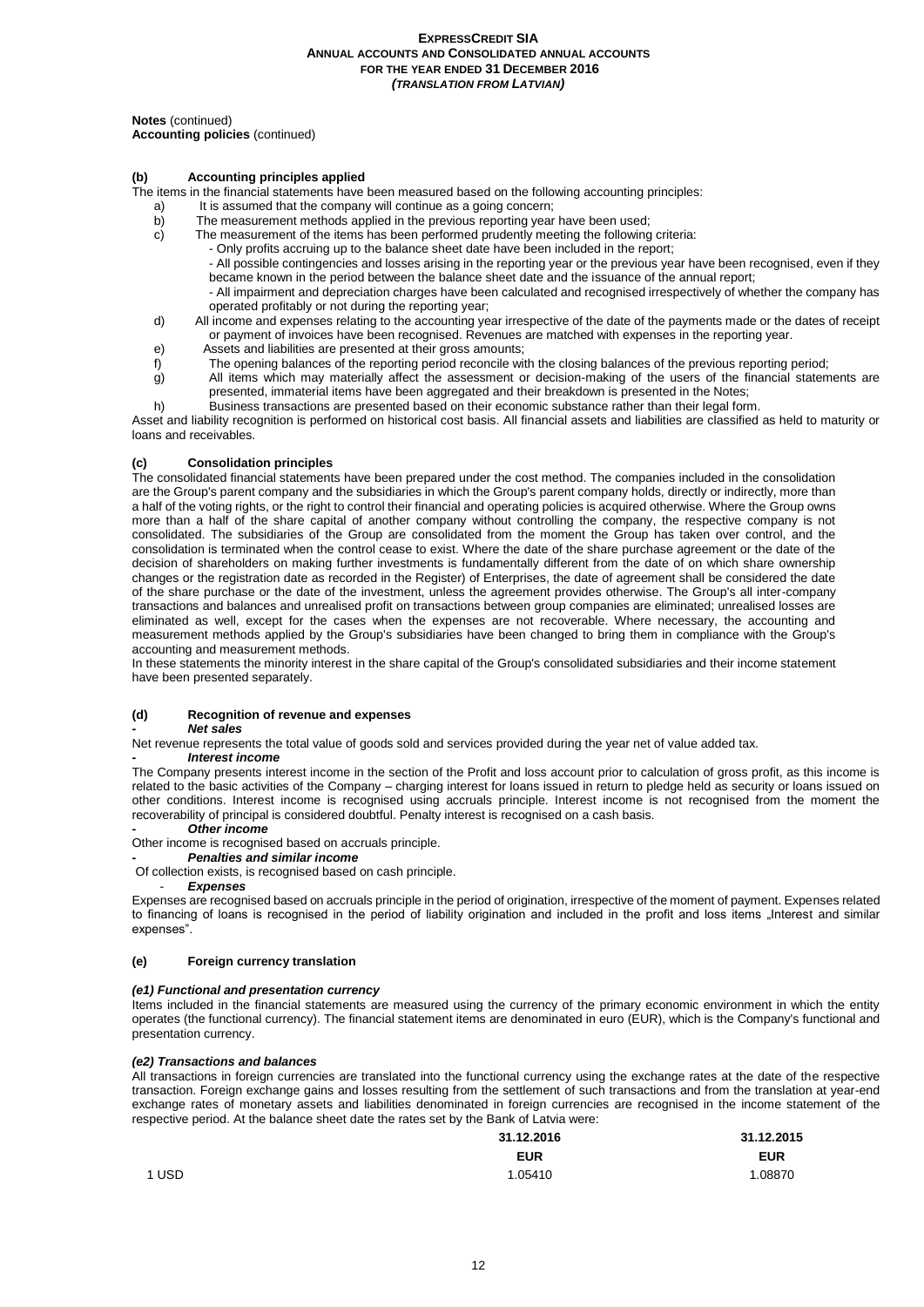#### **Notes** (continued) **Accounting policies** (continued)

#### **(f) Financial instruments – key measurement terms**

Fair value is the amount for which an asset could be exchanged or a liability settled between knowledgeable, willing parties in an arm's length transaction. Fair values of financial assets or liabilities, including derivative financial instruments in active markets are based on quoted market prices. If the market for a financial asset or liability is not active (and for unlisted securities) the Group establishes fair value by using valuation techniques. These include the use of discounted cash flow analysis, option pricing models and recent comparative transactions as appropriate and may require the application of management's judgement and estimates. Where, in the opinion of the Management, the fair values of financial assets and liabilities differ materially from their book values such fair values are separately disclosed in the notes to the accounts.

*Transaction costs* are incremental costs that are directly attributable to the acquisition, issue or disposal of a financial instrument. An incremental cost is one that would not have been incurred if the transaction had not taken place. Transaction costs include fees and commissions paid to agents (including employees acting as selling agents), advisors, brokers and dealers, levies by regulatory agencies and securities exchanges, and transfer taxes and duties. Transaction costs do not include debt premiums or discounts, financing costs or internal administrative or holding costs.

Amortised cost is the amount at which the financial instrument was recognised at initial recognition less any principal repayments plus accrued interest and for financial assets less any write-down for incurred impairment losses. Accrued interest includes amortisation of transaction costs deferred at initial recognition and of any premium or discount to maturity amount using the effective interest method. Accrued interest income and accrued interest expense including both accrued coupon and amortised discount or premium (including fees deferred at origination, if any) are not presented separately and are included in the carrying values of related items on the balance sheet.

*The effective interest method* is a method of calculating the amortised cost of a financial asset or a financial liability and of allocating the interest income or interest expense over the relevant period. The effective interest rate is the rate that exactly discounts estimated future cash payments or receipts through the expected life of the financial instrument or, when appropriate, a shorter period to the net carrying amount of the financial asset or financial liability. When calculating the effective interest rate the Group estimates cash flows considering all contractual terms of the financial instrument (for example, prepayment options) but does not consider future credit losses. The calculation includes all fees and points paid or received between parties to the contract that are an integral part of the effective interest rate, transaction costs and all other premiums or discounts.

#### **(g) Offsetting of financial assets and liabilities**

Financial assets and liabilities are offset and net amount reported in the balance sheet when there is a legally enforceable right to offset the recognised amounts and there is an intention to settle on a net basis or realize the asset and settle the liability simultaneously.

#### **(h) Intangible assets and fixed assets**

All intangible assets and fixed assets are initially measured at cost. Intangible assets and fixed assets are recorded at historic cost net of depreciation and permanent diminution in value. Depreciation or amortisation is calculated on a straight-line basis to write down each asset to its estimated residual value over its estimated useful life as follows: **years**

|                                         | yuu a   |
|-----------------------------------------|---------|
| <b>Buildings</b>                        | 20      |
| Constructions                           | 5       |
| Intangibles                             | $3 - 5$ |
| Other fixed assets                      | $3 - 5$ |
| Low value inventory (worth over 71 EUR) |         |

The residual values, remaining useful lives and methods of depreciation are reviewed and, if required, adjusted annually. Fixed asset and intangibles recognition is terminated in case of its liquidation or when no future benefits are expected in connection with the utilisation of the respective asset. Any profit or loss connected with the termination of recognition (calculated as difference between the disposal gains and net book value as at the moment of derecognition), is recognised in the profit or loss account in the period when derecognition occurs. Leasehold improvements are written down on a straight-line basis over the shorter of the estimated useful life of the leasehold improvement and the term of the lease. Current repairs and maintenance costs are charged to profit and loss account in the period when the respective costs are incurred.

Goodwill arises on the acquisition of subsidiaries and represents the excess of the consideration transferred over the net fair value of share of equity acquired. The recognised goodwill is reassessed at least on an annual basis to make sure no permanent diminution in value has occurred. In case such diminution in value is identified, the diminution in value is recognised in the income statement of the respective year.

#### **(i) Investments in the associated companies**

In the financial statements the investments in associated companies are carried at equity method. Under this method the value of the investment at the balance sheet date comprises the value of the equity of the associated company corresponding to the share of investment and the book value of the positive goodwill arising at the acquisition of the investment.

At the year-end the amount of the reported item is increased or decreased by reference to the Company's share in the profit or loss of the associated company during the year (in the post-acquisition period), or other changes in equity, as well as by the reduction of the goodwill arising at acquisition to its recoverable amount. Unrealised profit on inter-company transactions is excluded. Profit distribution is presented in the year following the reporting year in which the shareholders adopt a decision on profit distribution.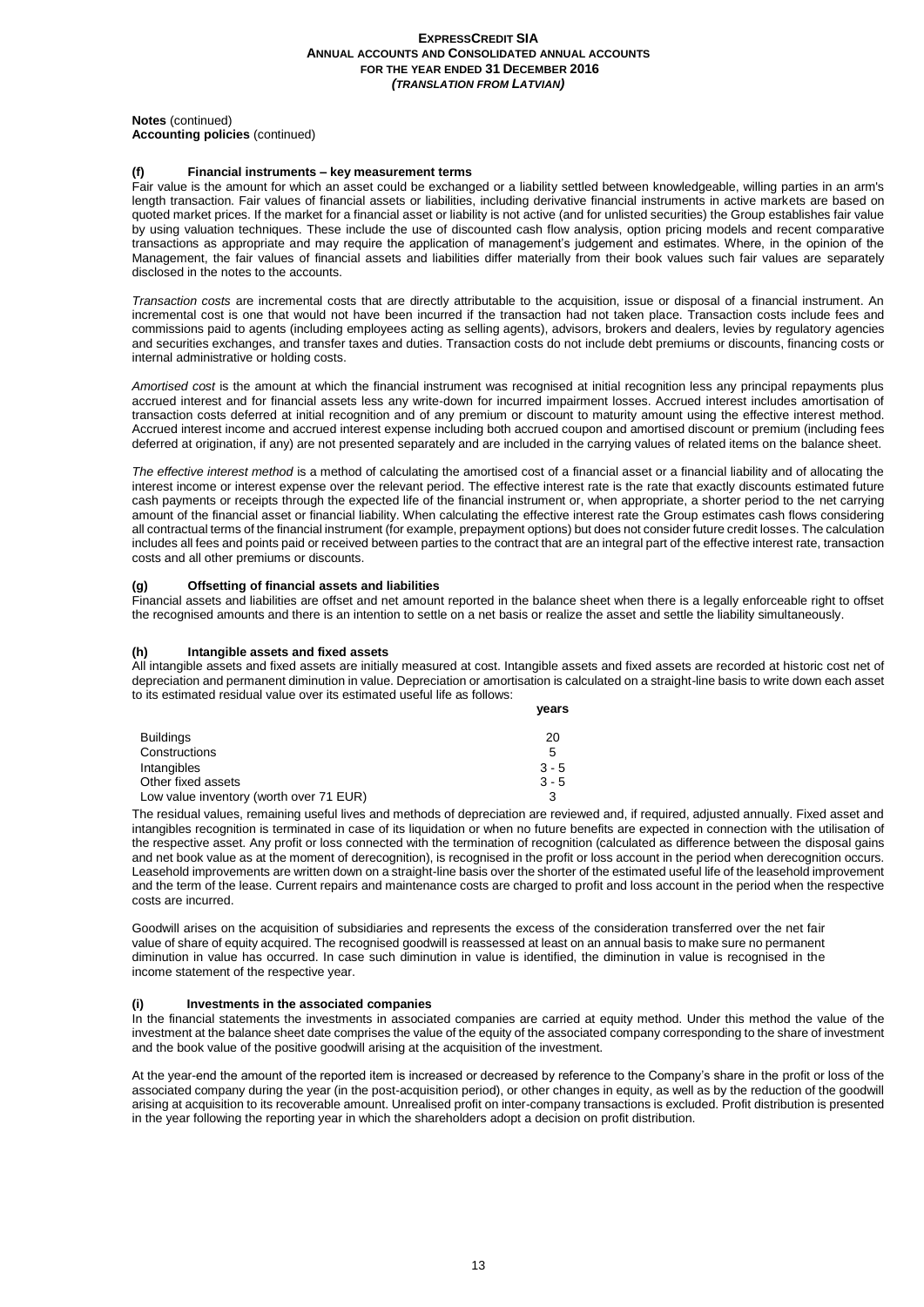**Notes** (continued)

**Accounting policies** (continued)

# **(j) Impairment of assets**

Intangible assets which are not put into operation or which do not have a useful life are not amortised; their value is reviewed annually. The value of the assets subject to depreciation or amortisation is reviewed whenever any events or circumstances support that their carrying value may not be recoverable. Impairment losses are recognised in the amount representing the difference between the carrying value of the asset and its recoverable value. Recoverable amount is the higher of the respective asset's fair value less the costs to sell and the value in use. In order to determine impairment, assets are grouped based on the smallest group of assets that independently generates cash flow (cash generating units).

## **(k) Segments**

A geographical segment provides products or services within a particular economic environment that is subject to other economic environments characterized by different risks and benefits. A business segment is a share of assets and operations, providing products and services that are subject to other business segments of different risks and benefits.

#### **(l) Inventories**

Inventories are stated at the lower of cost or market price. Inventories are measured using the weighted FIFO method. The Company assesses at each balance sheet date whether there is objective evidence that inventories are impaired and makes provisions for slowmoving or damaged inventories. Inventories loss is recognised in the period such loss is identified, writing off the relevant inventory values to the period profit and loss account.

#### **(m) Seized assets**

Collateral is repossessed following the foreclosure on loans that are in default. Seized assets are measured at the lower of cost or net realisable value and reported within "Inventories".

#### **(n) Trade and other receivables**

Accounts receivable comprise loans and other receivables (other debtors, advances and deposits) that are non-derivative financial assets with fixed or determinable payments. Loans are carried at amortised cost where cost is defined as the fair value of cash consideration given to originate those loans. All loans and receivables are recognised when cash is advanced to borrowers and derecognised on repayments. The Company has granted consumer loans to customers throughout its market area. The economic condition of the market area may have an impact on the borrowers' ability to repay their debts. Restructured loans are no longer considered to be past due unless the loan is past due according to the renegotiated terms.

From October 2015 SIA "ExpressCredit" has started issuance of pledged loans (except pledges in the form of golden and silver articles) with new lending conditions, that assume 10% commission in case of loan default and subsequent sale of the pledge, i.e., the revenues received by SIA "ExpressCredit" from the sale of the pledge, decreased by the VAT portion. The pledges are made available for sale after 30 days of default, however, they continue to hold the status of the pledge and the loan recipient has the rights to buy out the pledge before the sale. In the financial statements these pledges are classified as loans issued. In case a surplus originates upon a sale of the pledge and the related costs (loan issued, interest and penalties accrued, intermediary and holding commissions), the surplus is recognised as the liability of the company to the loan recipient. The liability expires, if the loan recipient does not claim the amount due within the 10 year term as defined in Article 1895 of the Civil Code. If the loan recipient has not claimed the surplus within the legally defined time limits, SIA "ExpressCredit" recognises the income. Such income is outside VAT legislation and is not VAT taxable.

The Company assesses at each balance sheet date whether there is objective evidence that loans are impaired. If any such evidence exists, the amount of the allowances for loan impairment is assessed as the difference between the carrying amount and the recoverable amount, being the present value of expected cash flows including amounts recoverable from collateral discounted at the original effective interest rate. The assessment of the evidence for impairment and the determination of the amount of allowances for impairment or its reversal requires the application of management's judgement and estimates. Management's judgements and estimates consider relevant factors including but not limited to, the identification of non-performing loans (loan repayment schedule compliance), the estimated value of collateral (if taken) as well as other relevant factors affecting loan and recoverability and collateral values. These judgements and estimates are reviewed periodically and as adjustments become necessary, they are reported in earnings in the period in which they become known. The Management of the Company have made their best estimates of losses based on objective evidence of impairment and believe those estimates presented in the financial statements are reasonable in light of available information.

When loans cannot be recovered they are written off and charged against allowances for loan impairment losses. They are not written off until all the necessary legal procedures have been completed and the amount of the loss is finally determined.

The provision in the allowance account is reversed if the estimated recovery value exceeds the carrying amount.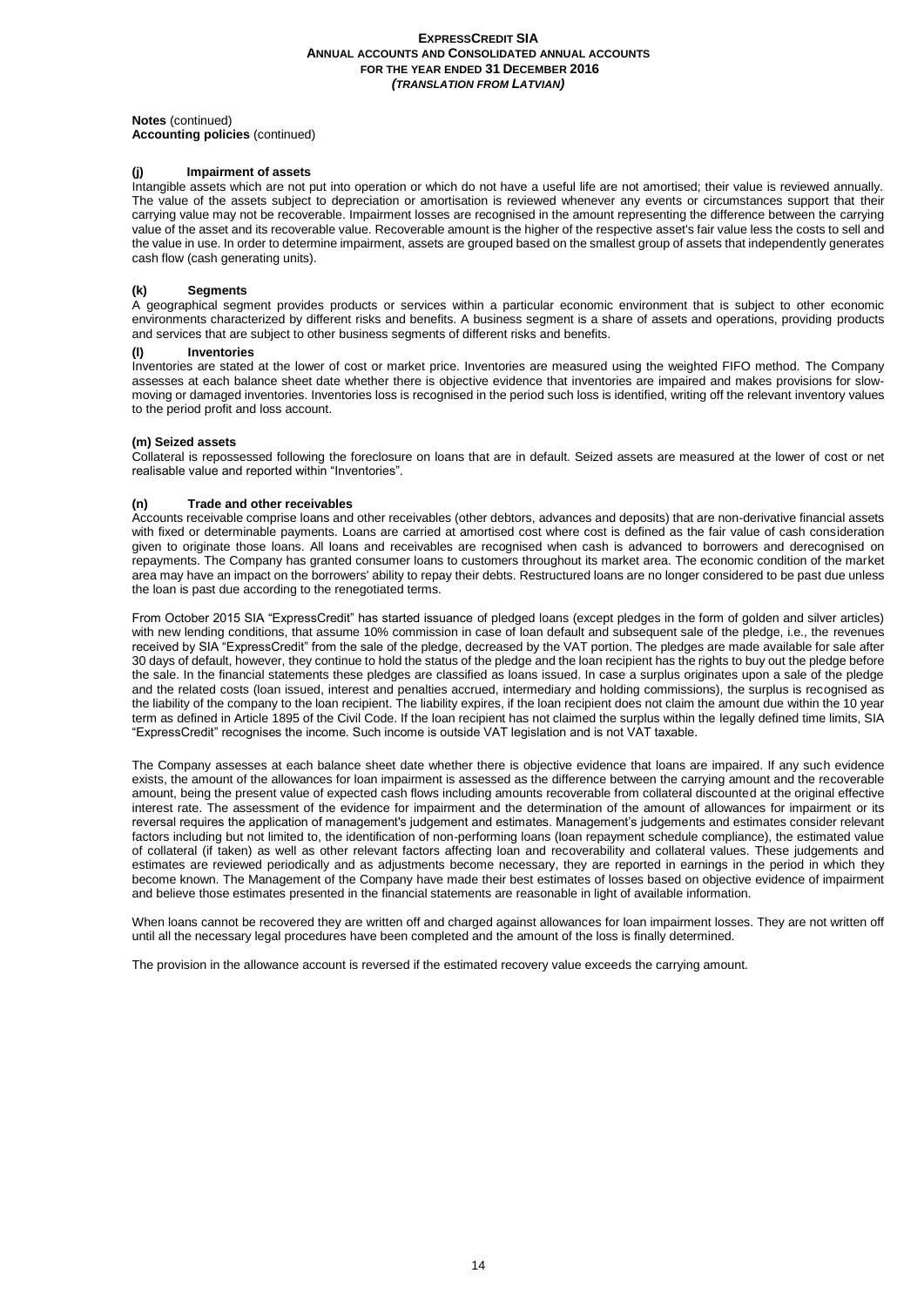# **Notes** (continued)

# **Accounting policies** (continued)

# **(n) Trade and other receivables** (continued)

In accordance with the provisioning policy developed by the Company (for non-secured consumer loans with the term of repayment up to 2 years) provisions are made based on the payment delay analysis at following rates:

| Days of delay | <b>Provision made</b> |
|---------------|-----------------------|
| 0             | 0.3%                  |
| $1 - 15$      | 6%                    |
| 16-30         | 18%                   |
| $31 - 60$     | 32%                   |
| 61-90         | 42%                   |
| 91-180        | 47%                   |
| 181-360       | 67%                   |
| 360-720       | 92%                   |
| $721+$        | 100%                  |

Provisions for interest income debts is made in accordance with the policies set by the management of the Company. In accordance with the provisioning policy the Company calculates the provision required based on prior experience of loan volumes that turn out to be doubtful and the statistics of recoverability of such debts. The provision for interest accrued is made in accordance with the provisioning policies set by the management making sure that cash flows from interest receivable are excluded from cash flows used as the basis for principal recoverability testing.

The recoverability of other debtors, advances and deposits paid is valued on individual basis if there are any indications of net book value of the asset exceeding its recoverable amount.

#### **(o) Finance lease**

Where the property, plant and equipment are acquired under a finance lease arrangement and the Company takes over the related risks and rewards, the property, plant and equipment items are measured at the value at which they could be purchased for an immediate payment. Leasing interest is charged to the profit and loss in the period in which it arises.

#### **(p) Operating leases**

## *Company is a lessor*

The type of lease in which the lessor retains a significant part of the risks and rewards pertaining to ownership, is classified as operating lease. Lease payments and prepayments for a lease (net of any financial incentives received from the lessor) are charged to the profit and loss under a straight-line method over the lease term.

#### **(q) Taxes**

The corporate income tax expense is included in the financial statements based on the management's calculations made in accordance with the requirements of Latvian tax legislation. Deferred tax is provided for using liability method on all temporary differences arising between the tax bases of assets and liabilities and their carrying amounts in the financial statements. The principal temporary differences arise from depreciation of property, plant and equipment at different rates and tax losses carried forward to the future taxation periods. Deferred tax assets are recognised only to the extent that recovery is probable.

#### **(r) Provisions for unused annual leave**

The amount of provision for unused annual leave is determined by multiplying the average daily pay of employees during the last 6 months by the number of accrued but unused annual leave days the end of the reporting year. The company separates the vacation provisions paid out till the date of annual report preparation and treats them as CIT deductible in the reporting period.

#### **(s) Borrowings**

Initially borrowings are recognised at the proceeds received net of transaction costs incurred. In subsequent periods, borrowings are stated at amortised cost which is determined using the effective interest method. The difference between the proceeds received, net of transaction costs and the redemption value of the borrowing is gradually recognized in the profit and loss account over the term of the borrowing.

#### **(t) Cash and cash equivalents**

For the purposes of the cash flow statement, cash and cash equivalents comprise cash on hand, balances of current accounts with banks and short-term deposits with a maturity term of up to 90 days.

#### **(u) Payment of dividends**

Dividends due to the shareholders are recognized in the financial statements as a liability in the period in which the shareholders approve the disbursement of dividends.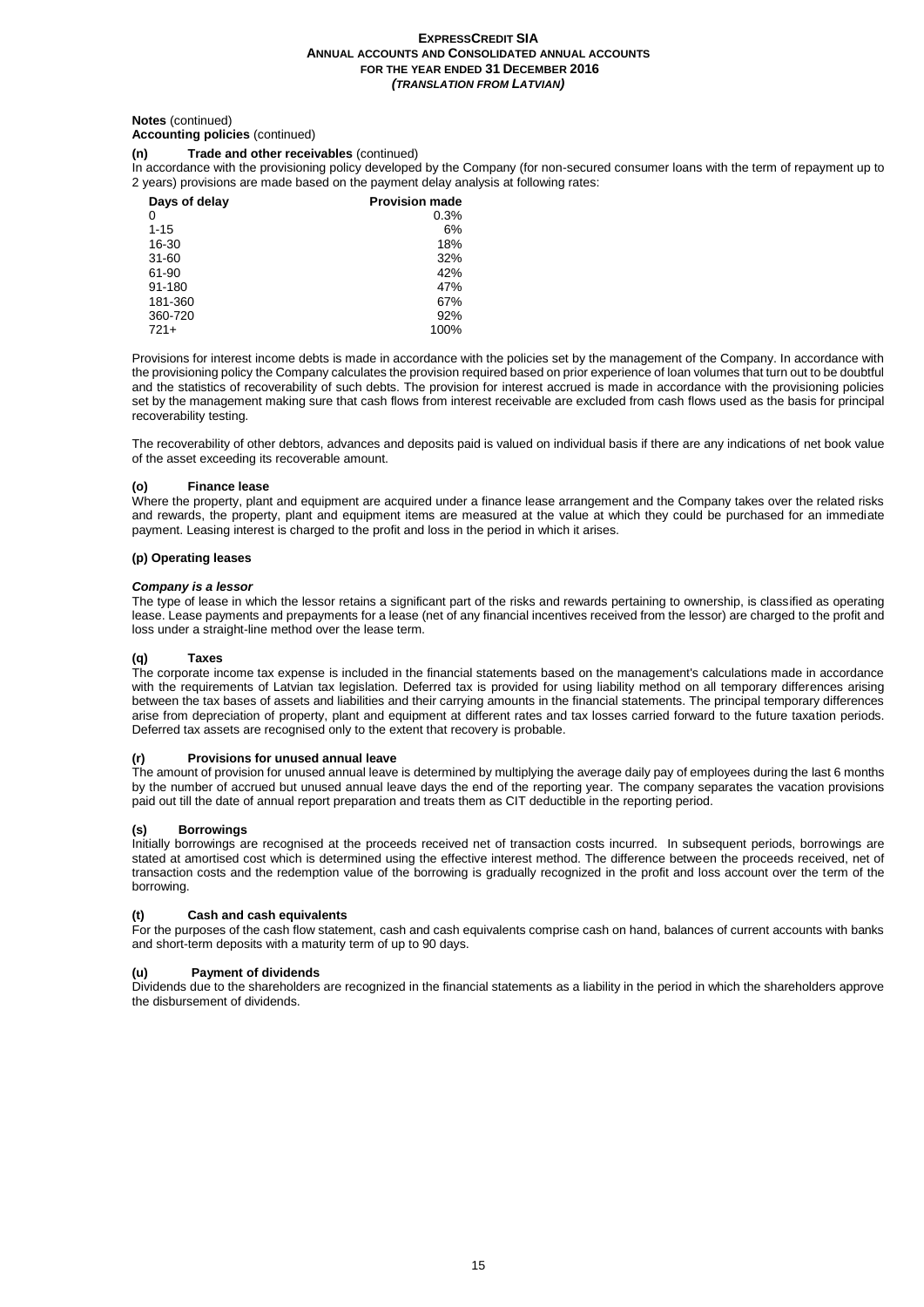#### **Notes** (continued)

**Accounting policies** (continued)

#### **(v) Financial risk management**

# **(v1) Financial risk factors**

The activities of the Company expose it to different financial risks:

- (u1.1) foreign currency risk;
- (u1.2) credit risk;
- (u1.3) operational risk;
- (u1.4) market risk;
- (u1.5) liquidity risk;
- (u1.6) cash flow and interest rate risk.

The Company's overall risk management is focused on the uncertainty of financial markets and aims to reduce its adverse effects on the Company's financial indicators. The Finance Director is responsible for risk management. The Finance Director identifies, assesses and seeks to find solutions to avoid financial risks acting in close cooperation with other structural units of the Company.

## *(v1.1) Foreign exchange risk*

The Company operates mainly in the local market and its exposure to foreign exchange risk is low. With the current income-expense structure additional monitoring procedures for currency risk monitoring are not deemed necessary. No further risk prevention mechanisms are used on the account that the overall currency risk has been assessed as low.

# *(v1.2) Credit risk*

The Company has a credit risk concentration based on its operational specifics – issuance of loans against pledge, as well as issuance of non-secured loans that is connected with an increased risk of asset recoverability. The risk may result in short-term liquidity problems and issues related to timely coverage of short-term liabilities. The Company's policies are developed in order to ensure maximum control procedures in the process of loan issuance, timely identification of bad and doubtful debts and adequate provisioning for potential loss.

#### *(v1.3) Operational risk*

Operational risk is a loss risk due to external factors namely (natural disasters, crimes, etc.) or internal ones (IT system crash, fraud, violation of laws or internal regulations, insufficient internal control). Operation of the Company carries a certain operational risk which can be managed using several methods including methods to identify, analyse, report and reduce the operational risk. Also self-assessment of the operational risk is carried out as well as systematic approval of new products is provided to ensure the compliance of the products and processes with the risk environment of the activity.

#### *(v1.4) Market risk*

The Company is exposed to market risks, basically related to the fluctuations of interest rates between the loans granted and funding received, as well as demand for the Company's services fluctuations. The Company attempts to limit market risks, adequately planning the expected cash flows, diversifying the product range and fixing funding resource interest rates.

#### *(v1.5)Liquidity risk*

The Company complies with the prudence principle in the management of its liquidity risk and maintains sufficient funds. The management of the Company has an oversight responsibility of the liquidity reserves and make current forecasts based on anticipated cash flows. Most of the Company's liabilities are short-term liabilities. The management is of the opinion that the Company will be able to secure sufficient liquidity by its operating activities, however, if required, the management of the Company is certain of financial support to be available from the owners of the Company.

#### *(v1.6) Cash flow interest rate risk*

As the Company has borrowings and finance lease obligations, the Company's cash flows related to financing costs to some extent depend on the changes in market rates of interest. The Company's interest payment related cash flows depend on the current market rates of interest. The risk of fluctuating interest rates is partly averted by the fact that a number of loans received have fixed interest rates set. Additional risk minimization measures are not taken because the available bank products do not provide an effective control of risks.

#### **(v2) Accounting for derivative financial instruments**

The Company does not actively use derivative financial instruments in its operations. Derivative financial instruments are initially recognized at fair value on the date of the contract, and are thereafter measured at fair value at the balance sheet date. Derivative financial instruments are carried as assets if their fair value is positive and as liabilities if fair value is negative. Any gains or losses arising due to the changes in the fair value of the derivative financial instrument are not classified hedges and are recognized directly in the profit and loss.

#### **(v3) Fair value**

The carrying value of financial assets and liabilities approximates their fair value. See also note (e).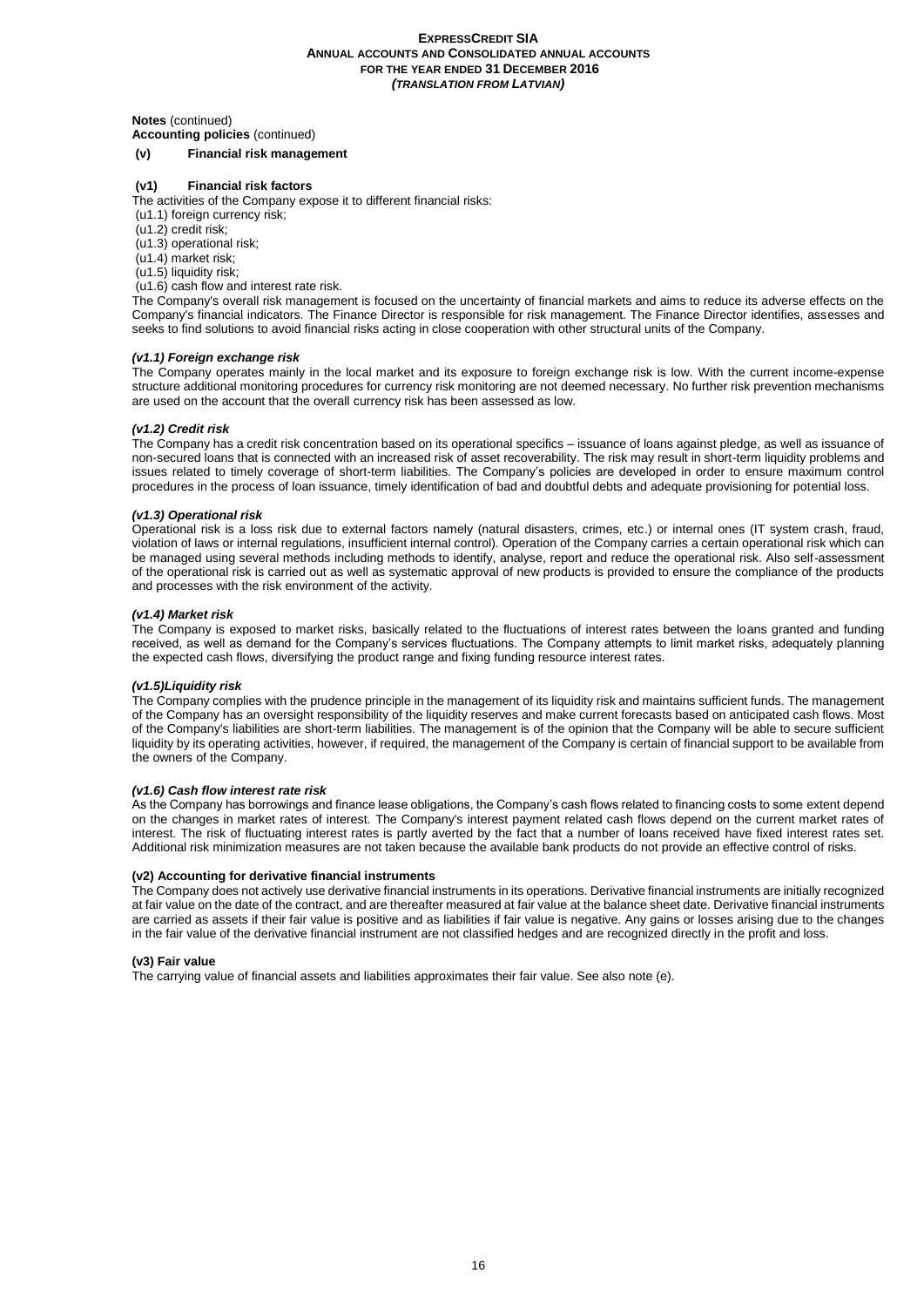#### **Notes** (continued)

**Accounting policies** (continued)

**(v) Financial risk management** (continued)

#### **(v4) Management of the capital structure**

In order to ensure the continuation of the Company's activities, while maximizing the return to stakeholders capital management, optimization of the debt and equity balance is performed. The Company's capital structure consists of borrowings from related persons, third party loans and loans from credit institutions and finance lease liabilities, cash and equity, comprising issued share capital, retained earnings and share premium. At year-end the ratios were as follows:

|                                | <b>Parent</b> | Group      | Parent     | Group      |
|--------------------------------|---------------|------------|------------|------------|
|                                | company       |            | company    |            |
|                                | 31.12.2016    | 31.12.2016 | 31.12.2015 | 31.12.2015 |
|                                | <b>EUR</b>    | <b>EUR</b> | EUR        | <b>EUR</b> |
| Loan and lease liabilities     | 12 371 542    | 12 371 542 | 7 557 506  | 7 557 506  |
| Cash and bank                  | (1 127 240)   | (1279419)  | (439 271)  | (493 591)  |
| Net debts                      | 11 244 302    | 11 092 123 | 7 118 235  | 7 063 915  |
| Equity                         | 2 590 503     | 2 830 702  | 2 0 78 216 | 2 327 029  |
| Liabilities / equity ratio     | 4.78          | 4.37       | 3.64       | 3.25       |
| Net liabilities / equity ratio | 4.34          | 3.92       | 3.43       | 3.04       |

#### **(w) Significant assumptions and estimates**

The preparation of financial statements in accordance with International Financial Reporting Standards as adopted by the EU and Latvian law requires the management to rely on estimates and assumptions that affect the reported amounts of assets and liabilities and offbalance sheet assets and liabilities at the date of financial statements, as well as the revenues and expenses reporting in the reporting period. Actual results may differ from these estimates.

The following judgements and key assumptions concerning the future are critical, and other causes of inaccuracies in the calculations as at the date of financial statements, with a significant risk of causing a material change in the balance sheet value of assets and liabilities within the next financial year:

- The Company review the useful lives of its fixed assets at the end of each reporting period. The management makes estimates and uses assumptions with respect to the useful lives of fixed assets. These assumptions may change and the calculations may therefore change.
- The Company review the value of its fixed assets and intangible assets whenever any events or circumstances support that the carrying value may not be recoverable. Impairment loss is recognised in the amount equalling the difference between the carrying value of the asset and its recoverable value. Recoverable amount is the higher of an asset's fair value less the costs to sell and the value in use. The Company is of the view that considering the anticipated volumes of services no material adjustments due to impairment are required the asset values.
- In measuring inventories the management relies on its expertise, past experience, background information, and potential assumptions and possible future circumstances. In assessing the impairment of the value of inventories consideration is given to the possibility to sell the item of inventories and the net realisable value.
- The Company's management, based on estimates, makes provisions for the impairment of the value of receivables. The Company's management is of the opinion that the provisions for receivables presented in the financial statements accurately reflect the expected cash flows from these receivables and that these estimates have been made based on the best available information.
- The Company is composed with caution savings potential future payment obligations in cases where disputes the validity of such legal obligation, or there are legal disputes about the amount of such liabilities.

#### **(x) Related parties**

Related parties include the shareholders, members of the Board of the parent company of the Company, their close family members and companies in which the said persons have control or significant influence.

#### **(y) Subsequent events**

Post-period-end events that provide additional information about the Company's position at the balance sheet date (adjusting events) are reflected in the financial statements. Post-period-end events that are not adjusting events are disclosed in the notes when material.

#### **(z) Contingencies**

Contingent liabilities are not recognised in the financial statements. They are disclosed unless the possibility of an outflow of resources embodying economic benefits is remote. A contingent asset is not recognised in the financial statements but disclosed when an inflow of economic benefits is probable.

#### **(aa) Earnings per share**

Earnings per share are calculated by dividing the net profit or loss for the year attributable to the shareholders with the weighted-average number of shares outstanding during the year.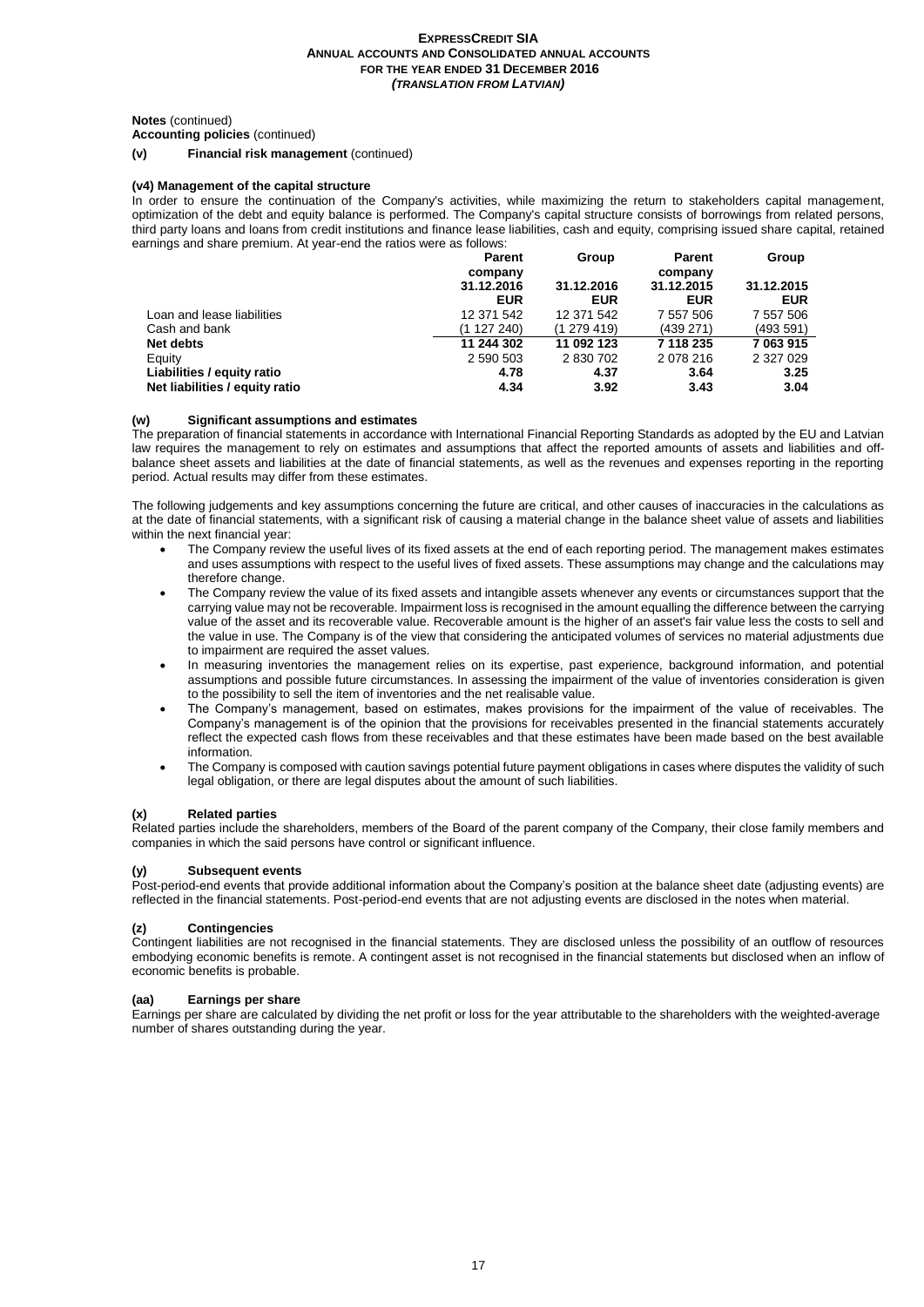# **Notes** (continued)

# **(1) Intangible and fixed assets of the Parent company**

|                     | Concessions,<br>patents,<br>trademarks and<br>similar rights | Other<br>intangible<br>assets | Other fixed<br>assets and<br>inventory | <b>Advances</b> | Leasehold<br>improvements | <b>Total</b> |
|---------------------|--------------------------------------------------------------|-------------------------------|----------------------------------------|-----------------|---------------------------|--------------|
|                     | <b>EUR</b>                                                   | <b>EUR</b>                    | <b>EUR</b>                             | <b>EUR</b>      | <b>EUR</b>                | <b>EUR</b>   |
| Cost                |                                                              |                               |                                        |                 |                           |              |
| 31.12.2015          | 33 902                                                       |                               | 905 693                                | 46 858          | 325 971                   | 1 312 424    |
| <b>Additions</b>    | 6637                                                         | 10 000                        | 55 088                                 | 59 109          | 13 604                    | 144 438      |
| <b>Disposals</b>    |                                                              |                               | (61 260)                               |                 |                           | (61 260)     |
| 31.12.2016          | 40 539                                                       | 10 000                        | 899 521                                | 105 967         | 339 575                   | 1 395 602    |
| <b>Depreciation</b> |                                                              |                               |                                        |                 |                           |              |
| 31.12.2015          | 14 188                                                       |                               | 549 506                                |                 | 232 550                   | 796 244      |
| Charge for 2015     | 9 2 0 0                                                      | 556                           | 184 180                                |                 | 39 099                    | 233 037      |
| <b>Disposals</b>    |                                                              |                               | (56 792)                               | $\blacksquare$  |                           | (56 792)     |
| 31.12.2016          | 23 388                                                       | 556                           | 676 894                                | -               | 271 649                   | 972 489      |
| Net book value      |                                                              |                               |                                        |                 |                           |              |
| 31.12.2016          | 17 151                                                       | 9444                          | 222 627                                | 105 967         | 67926                     | 423 115      |
| Net book value      |                                                              |                               |                                        |                 |                           |              |
| 31.12.2015          | 19714                                                        |                               | 356 187                                | 46 858          | 93 4 21                   | 516 180      |

As at 31 December 2016 the residual value of the fixed assets acquired under the terms of financial lease was 164 557 *euro* (31.12.2015: 179 293 *euro*). The ownership of those fixed assets will be transferred to the Group only after settlement of all lease liabilities.

# **Intangible and fixed assets of the Group**

|                  | Concessions,<br>patents,<br>trademarks and | Other<br>intangible<br>assets | Other fixed<br>assets and<br>inventory | <b>Advances</b> | Goodwill       | Leasehold<br>improvements | Total      |
|------------------|--------------------------------------------|-------------------------------|----------------------------------------|-----------------|----------------|---------------------------|------------|
|                  | similar rights<br><b>EUR</b>               | <b>EUR</b>                    | <b>EUR</b>                             | <b>EUR</b>      | <b>EUR</b>     | <b>EUR</b>                | <b>EUR</b> |
| Cost             |                                            |                               |                                        |                 |                |                           |            |
| 31.12.2015.      | 33 902                                     |                               | 905 693                                | 46 858          | 127 616        | 325 971                   | 1 440 040  |
| Additions        | 6637                                       | 25 0 34                       | 67 056                                 | 59 109          |                | 18764                     | 176 600    |
| <b>Disposals</b> |                                            |                               | (61 260)                               |                 |                |                           | (61 260)   |
| 31.12.2016.      | 40 539                                     | 25 034                        | 911 489                                | 105 967         | 127 616        | 344 735                   | 1 555 380  |
| Depreciation     |                                            |                               |                                        |                 |                |                           |            |
| 31.12.2015       | 14 188                                     |                               | 549 506                                |                 |                | 232 550                   | 796 244    |
| Charge for 2016  | 9 2 0 0                                    | 850                           | 184 180                                |                 |                | 39 27 2                   | 233 502    |
| <b>Disposals</b> |                                            |                               | (56 271)                               |                 |                |                           | (56 271)   |
| 31.12.2016.      | 23 388                                     | 850                           | 677 415                                | ٠               | $\blacksquare$ | 271 822                   | 973 475    |
| Net book value   |                                            |                               |                                        |                 |                |                           |            |
| 31.12.2016       | 17 151                                     | 24 184                        | 234 074                                | 105 967         | 127 616        | 72913                     | 581 905    |
| Net book value   |                                            |                               |                                        |                 |                |                           |            |
| 31.12.2015       | 19714                                      |                               | 356 187                                | 46 858          | 127 616        | 93 4 21                   | 643796     |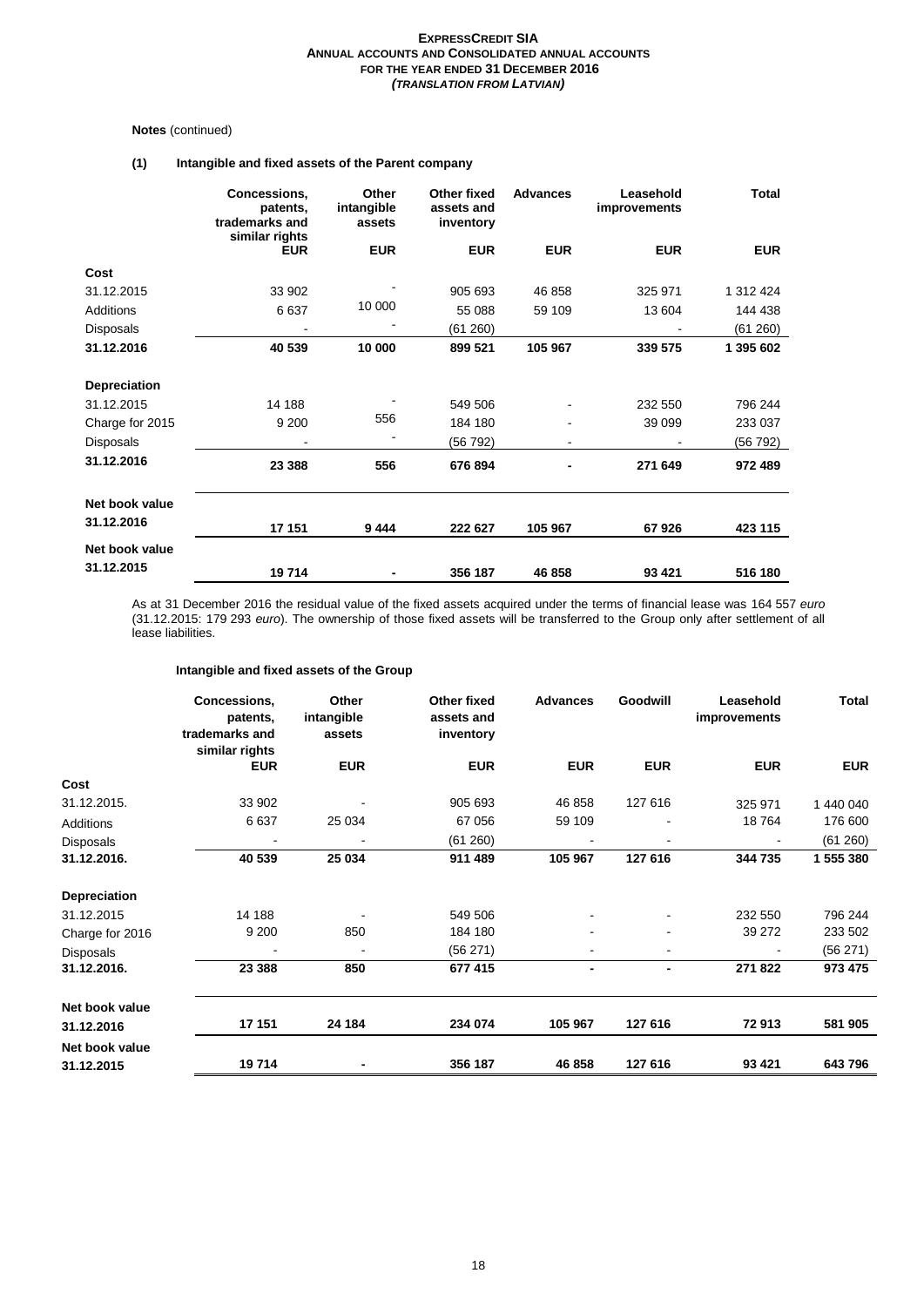#### **Notes** (continued)

# **(2) The Group's loans to shareholders and management**

|                                 | Loans to members<br><b>EUR</b> |
|---------------------------------|--------------------------------|
| Cost                            |                                |
| 31.12.2015.                     | 875 267                        |
| Loans issued                    | 533 595                        |
| Loans repaid                    | (216 728)                      |
| 31.12.2016.                     | 1 192 134                      |
| Net book value as at 31.12.2016 | 1 192 134                      |
| Net book value as at 31.12.2015 | 875 267                        |

Interest on borrowing is 0% – 2.67% per annum. The loan maturity - 31 December 2018 (including the loan principal amount and accrued interest). The Company's management has assessed the recoverability of the loans and is convinced that a provision is not necessary. All loans are denominated in euro.

## **(3) Parent Company's investments in subsidiaries**

The Parent company is the sole shareholder of the subsidiary SIA "ExpressInkasso" (100%), of the subsidiary SIA "MoneyMetro" (100%) and of the subsidiary SIA "EC Finance" (100%). The Parent company in 01.02.2016. sold 100% of the subsidiary SIA "EC Investments". The payment maturity for unpaid part of shares is in amount of EUR 1 000, recognized in position of Assets for sale.

# **Participating interest in subsidiaries**

| <b>Name</b>                                   | <b>Acquisition price of</b> |                               | <b>Participating interest in</b> |             |
|-----------------------------------------------|-----------------------------|-------------------------------|----------------------------------|-------------|
|                                               | subsidiaries                | share capital of subsidiaries |                                  |             |
|                                               | 31.12.2016.                 | 31.12.2015.                   | 31.12.2016.                      | 31.12.2015. |
|                                               | <b>EUR</b>                  | <b>EUR</b>                    | %                                | %           |
| SIA ExpressInkasso                            | 2828                        | 2828                          | 100                              | 100         |
| SIA MoneyMetro from 23.02.2015                | 880 000                     | 880 000                       | 100                              | 100         |
| SIA EC Finance<br>from $01.12.2015$           | 3 0 0 0                     | 3 0 0 0                       | 100                              | 100         |
| <b>SIA EC Investments</b><br>till 01.02.2016. |                             | 3 0 0 0                       | 0                                | 100         |
|                                               | 888 828                     | 2846                          |                                  |             |

# **(4) Loans and receivables**

|                                                          | <b>Parent</b> | Group       | <b>Parent</b> | Group       |
|----------------------------------------------------------|---------------|-------------|---------------|-------------|
|                                                          | company       |             | company       |             |
|                                                          | 31.12.2016.   | 31.12.2016. | 31.12.2015.   | 31.12.2015. |
|                                                          | <b>EUR</b>    | <b>EUR</b>  | <b>EUR</b>    | <b>EUR</b>  |
| Long-term loans and receivables                          |               |             |               |             |
| Debtors for loans issued against pledge                  | 55 955        | 55 955      | 156 022       | 156 022     |
| Debtors for loans issued without pledge                  | 908 153       | 908 153     | 389 046       | 389 046     |
| Long-term loans and receivables, total                   | 964 108       | 964 108     | 545 068       | 545 068     |
| Short-term loans and receivables                         |               |             |               |             |
| Debtors for loans issued against pledge                  | 1808673       | 1808673     | 2 535 083     | 2 535 083   |
| Debtors for loans issued against pledge, for realization | 673 763       | 673 763     |               |             |
| Debtors for loans issued without pledge                  | 7863648       | 8870377     | 3791853       | 4 120 862   |
| Interest accrued                                         | 554 721       | 589 261     | 510 551       | 510 551     |
| Provisions for bad and doubtful trade debtors            | (1 281 032)   | (1 350 823) | (710 540)     | (710 540)   |
| Short-term loans and receivables, total                  | 9619773       | 10 591 251  | 6 126 947     | 6455956     |
| Loans and receivables                                    | 10 583 881    | 11 555 359  | 6672015       | 7 001 024   |
|                                                          |               |             |               |             |

All loans are issued in euro.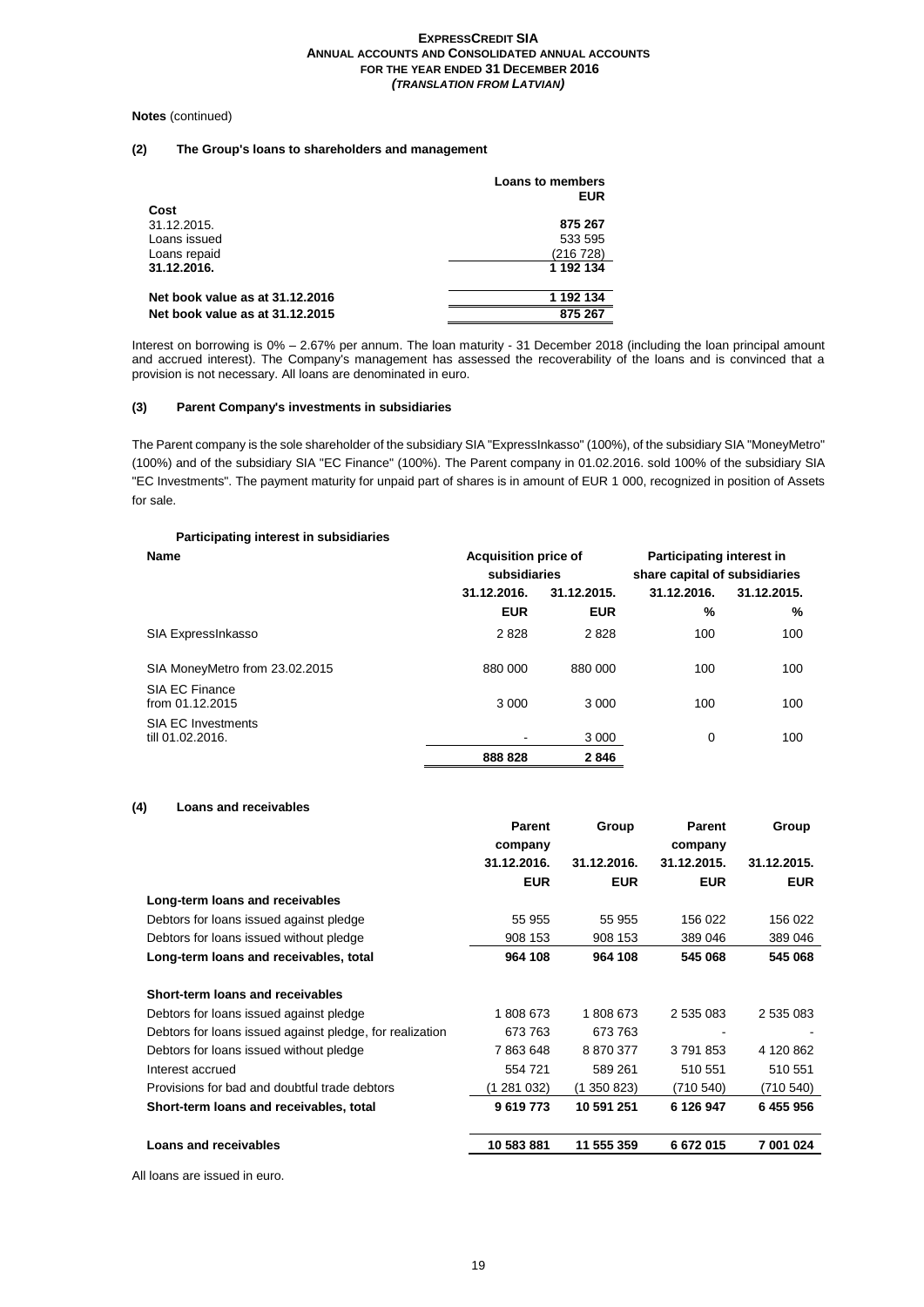**Notes** (continued)

#### **Loans and receivables** (continued)

Long term receivables for the loans issued don't exceed 5 years.

In 30 June 2016 and 1 December 2016 were concluded contracts with SIA "ExpressInkasso" about cession of bad receivable amounts. The carrying value of the claim amount - accordingly EUR 1 202 890 and EUR 673 446, the amount of compensation according to the independent evaluators' assessment – accordingly EUR 360 868 and EUR 168 363. Loss from impairment of the issued loans within the Group were recognised in the current year. As at 30 June 2016 and 17 October 2016 the subsidiary company SIA "ExpressInkasso" signed a contract with a third party for the bad receivable amounts cession. The carrying value of the claim in the subsidiary's balance sheet - accordingly EUR 235 827 and EUR 205 384, the amount of compensation – accordingly EUR 231 698 and EUR 204 411 Losses from this transactions were recognised in the current year.

The claims in amount of EUR 2 538 391 (31.12.2015: EUR 2 233 622) are secured by the value of the collateral. Claims against debtors for loans issued against pledge is secured by pledges, whose fair value is about 1.5 times higher than the carrying value, therefore provisions for overdue loans are not made. All pledges, for which loan payments are delayed, becomes the Group's property and are realized in the Group's stores.

#### *Provisions for bad and doubtful trade and other receivables*

| <b>Parent</b> | Group      | Parent     | Group      |
|---------------|------------|------------|------------|
| company       |            | company    |            |
| 2016          | 2016       | 2015       | 2015       |
| <b>EUR</b>    | <b>EUR</b> | <b>EUR</b> | <b>EUR</b> |
|               |            |            |            |
| 710 540       | 710 540    | 676893     | 676 893    |
| (36 001)      | (36 001)   | (4945)     | (4945)     |
| 606 493       | 676 284    | 38 592     | 38 592     |
|               |            |            |            |
| 1 281 032     | 1 350 823  | 710 540    | 710 540    |
|               |            |            |            |

#### **(5) Share Capital**

The Parent Company's share capital on 29 December 2016 has been increased, and 31/12/2016. it consists of 1 500 000 ordinary shares, each of them with a nominal value of EUR 1 (31.12.2015 .: 426 861 shares with a nominal value of EUR 1).

#### **(6) Bonds issued**

|                                       | 31.12.2016.<br><b>EUR</b> | 31.12.2016.<br><b>EUR</b> | 31.12.2015.<br><b>EUR</b> | 31.12.2015.<br><b>EUR</b> |
|---------------------------------------|---------------------------|---------------------------|---------------------------|---------------------------|
| Bonds issued                          | 5 2 2 4 0 0 0             | 5 224 000                 | 5 500 000                 | 5 500 000                 |
| Bonds commission                      | (10 240)                  | (10 240)                  | (10 352)                  | (10 352)                  |
| Total long-term part of bonds issued  | 5 213 760                 | 5 213 760                 | 5489648                   | 5 489 648                 |
| Bonds issued                          | 1 000 000                 | 1 000 000                 | 1 000 000                 | 1 000 000                 |
| Bonds commission                      | (13 203)                  | (13 203)                  | (18182)                   | (18182)                   |
| Interest accrued                      | 30 976                    | 30 976                    | 34 453                    | 34 453                    |
| Total short-term part of bonds issued | 1 017 773                 | 1 017 773                 | 1 016 271                 | 1 016 271                 |
| Bonds issued, total                   | 6 224 000                 | 6 224 000                 | 6 500 000                 | 6 500 000                 |
| Interest accrued, total               | 30 976                    | 30 976                    | 34 453                    | 34 453                    |
| <b>Bonds commission, total</b>        | (23443)                   | (23 443)                  | (28534)                   | (28 534)                  |
| <b>Bonds issued net</b>               | 6 505 919                 | 6 505 919                 | 7463902                   | 7463902                   |

As at the date of signing of the annual report the Parent company of the Group has registered secured bonds (ISIN LV0000801280) with the Latvia Central Depository on the following terms – number of financial instruments 5 000 with the nominal value of 400 *euro*, with the total nominal value of 2 000 000 *euro*. Coupon rate - 14%, coupon is paid once a month on the 25<sup>th</sup> date. The principal amount is repaid once in a quarter in the amount of 50 *euro* per bond. The maturity of the bonds – 25 November 2018. On 28 March 2014 the public quotation of the bonds with NASDAQ OMX Riga Baltic Securities list was started.

As at the date of signing of the annual report the Parent company of the Group has registered bonds (ISIN LV0000801322) with the Latvia Central Depository on the following terms – number of financial instruments 3 500 with the nominal value of 1000 euro, with the total nominal value of 3 500 000 *euro*. Coupon rate - 15%, coupon is paid once a month on the 25<sup>th</sup> date. The principal amount is to be repaid once in a quarter in the amount of 125 *euro* per bond starting 25 March 2019. The maturity of the bonds – 25 December 2020. On 14 April 2014 the public quotation of the bonds with NASDAQ OMX Riga Baltic Securities list was started.

As at the date of signing of the annual report the Parent company of the Group has registered bonds (ISIN LV0000802213) with the Latvia Central Depository on the following terms –number of securities issued: 5 000, number of securities situated on 19.12.2016.: 774, Nominal value 1 000 euro per each with the total nominal value of 774 000 *euro.* Coupon rate - 14%, coupon is paid once a month on the 25<sup>th</sup> date. The principal amount (EUR 1000 per each bond) is to be repaid on 25.10.2021. Issued bonds are not in public trade. Bonds are issued starting from 19.10.2016.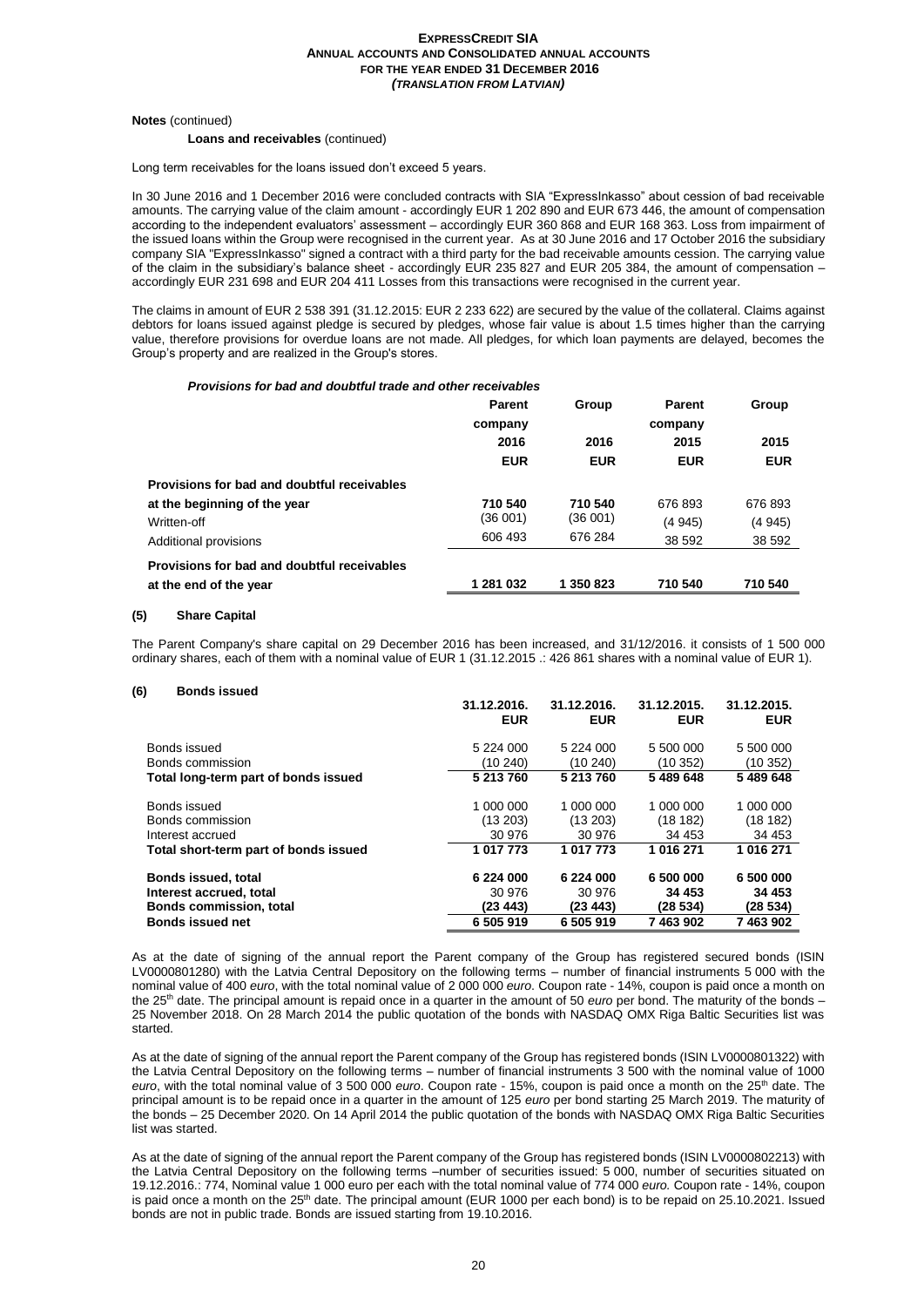#### **Notes** (continued)

## **Bonds issued** (continued)

The bonds (ISIN LV0000801280) are secured by the commercial pledge of the total assets and shares of the Group, as well as future components of these assets. The bonds are also secured by the financial pledge of the cash assets and financial instruments (if existent) of the Group held at AS "Reģionālā investīciju banka". The bond holders have the rights to recover their assets proportionately to their share of investment in case of pledge realisation if the parent company has breached the conditions of coupon payment or principal repayment.

The following pledge agreements with the total pledge value of EUR 6 million are concluded. The secured amount of each pledge – in the total value of the pledge amount:

- with the Parent company on 100% shares of SIA "EkspressInkasso";
- with a subsidiary SIA "EkspressInkasso" on aggregate movable property and future components of these assets; - with the Parent company on aggregate movable property and future components of these assets. Leased vehicles are excluded from the pledge listing.

# **(7) Other borrowings**

|                              | <b>Parent</b><br>company | Group       | <b>Parent</b><br>company | Group       |
|------------------------------|--------------------------|-------------|--------------------------|-------------|
|                              | 31.12.2016.              | 31.12.2016. | 31.12.2015.              | 31.12.2015. |
|                              | <b>EUR</b>               | <b>EUR</b>  | <b>EUR</b>               | <b>EUR</b>  |
| Long-term finance lease      | 113 074                  | 113 074     | 166 741                  | 166 741     |
| Other long-term loans        | 1 178 958                | 1 178 958   | 500 000                  | 500 000     |
| Total other long-term loans  | 1 292 032                | 1 292 032   | 666 741                  | 666 741     |
| Short-term finance lease     | 51 483                   | 51 483      | 54 846                   | 54 846      |
| Other short-term loans       | 4 796 494                | 4 796 494   | 330 000                  | 330 000     |
| Total other short-term loans | 4 847 977                | 4 847 977   | 384 846                  | 384 846     |
| <b>Total other loans</b>     | 6 140 009                | 6 140 009   | 1 051 587                | 1 051 587   |
|                              |                          |             |                          |             |

The Parent company has acquired fixed assets on finance lease. As at 31 December 2016 the interest rate was set as 3 M Euribor  $+5.5\%$  and 6M Euribor  $+3.5\%$ .

The Parent company has received loans from private individuals and legal entities. The interest is charged from 11% to 15 % p.a. The loans are received without security granted.

#### **(8) Taxes and social insurance payments**

#### **Parent company's taxes and social insurance**

|                            | <b>VAT</b> | Corporate<br>income<br>tax | Real<br>estate<br>tax* | <b>Business</b><br>risk charge | <b>Social</b><br>insurance | <b>Payroll</b><br>tax | <b>Vehicles</b><br>tax | <b>Natural</b><br>resource<br>tax | <b>Total</b>     |
|----------------------------|------------|----------------------------|------------------------|--------------------------------|----------------------------|-----------------------|------------------------|-----------------------------------|------------------|
|                            | <b>EUR</b> | <b>EUR</b>                 | <b>EUR</b>             | <b>EUR</b>                     | <b>EUR</b>                 | <b>EUR</b>            | <b>EUR</b>             | <b>EUR</b>                        | <b>EUR</b>       |
| <b>Liabilities</b>         |            |                            |                        |                                |                            |                       |                        |                                   |                  |
| 31.12.2015.                | 22 302     | (95, 487)                  |                        | 104                            | 99 4 25                    | 130 576               | 3532                   | ٠                                 | 160 452          |
| Charge for                 |            |                            |                        |                                |                            |                       |                        |                                   |                  |
| 2016                       | 169 212    | 226 291                    | 269                    | 1 2 8 0                        | 1 166 119                  | 659 155               | 13 340                 |                                   | 2 235 666        |
| <b>Penalties</b>           |            |                            |                        |                                |                            |                       |                        |                                   |                  |
| calculated                 |            |                            |                        |                                |                            |                       |                        |                                   |                  |
| for 2016                   | 87         | 122                        |                        |                                |                            | 1435                  |                        |                                   | 1645             |
| Transferred                |            |                            |                        |                                |                            |                       |                        |                                   |                  |
| to other taxes             | 432        | 110                        |                        |                                | 745                        | (1287)                |                        |                                   |                  |
| Paid in 2016               | (182927)   | (211 400)                  | (269)                  | (1305)                         | (1174886)                  | (743 005)             | (13548)                |                                   | (2 3 2 7 3 4 1 ) |
| Liabilities/<br>(overpaid) |            |                            |                        |                                |                            |                       |                        |                                   |                  |
| 31.12.2016.                | 9 10 6     | (80364)                    |                        | 79                             | 91 403                     | 46 875                | 3 3 2 4                | $\blacksquare$                    | 70 423           |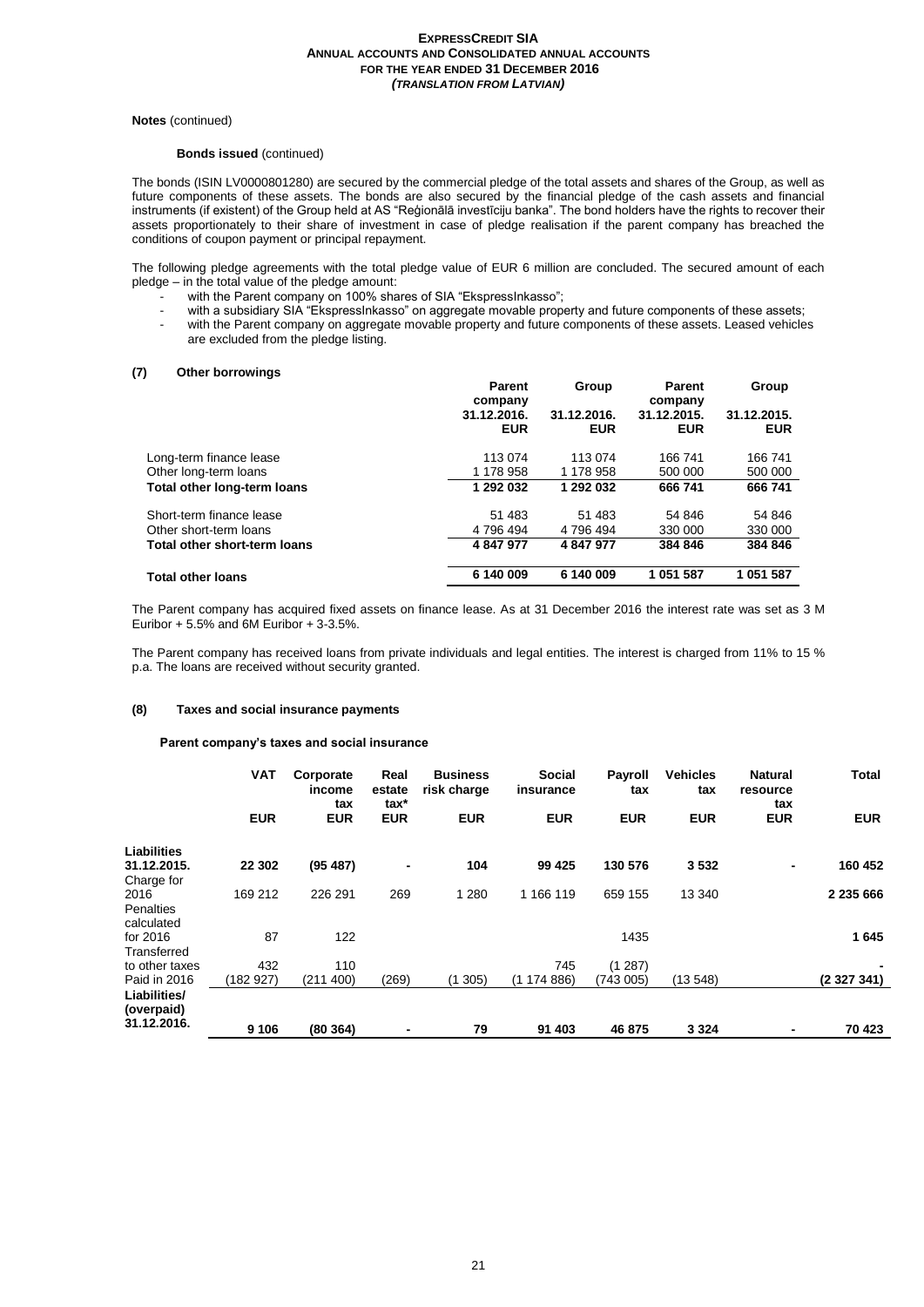# **Notes** (continued)

**Taxes and social insurance payments** (continued)

#### **Group's taxes and social insurance**

|                                    | <b>VAT</b> | Corporate<br>income<br>tax | Real<br>estate<br>tax* | <b>Business</b><br>risk charge | <b>Social</b><br>insurance | <b>Payroll</b><br>tax | <b>Vehicles</b><br>tax | <b>Natural</b><br>resource<br>tax | <b>Total</b> |
|------------------------------------|------------|----------------------------|------------------------|--------------------------------|----------------------------|-----------------------|------------------------|-----------------------------------|--------------|
|                                    | <b>EUR</b> | <b>EUR</b>                 | <b>EUR</b>             | <b>EUR</b>                     | <b>EUR</b>                 | <b>EUR</b>            | <b>EUR</b>             | <b>EUR</b>                        | <b>EUR</b>   |
| <b>Liabilities</b>                 |            |                            |                        |                                |                            |                       |                        |                                   |              |
| 31.12.2015.                        | 21 396     | (104491)                   | $\blacksquare$         | 101                            | 100 489                    | 131 098               | 3532                   | 14                                | 152 139      |
| Charge for                         |            |                            |                        |                                |                            |                       |                        |                                   |              |
| 2016                               | 169 406    | 237 419                    | 269                    | 1 306                          | 1 186 499                  | 670 551               | 13 340                 |                                   | 2 278 790    |
| Penalties<br>calculated            |            |                            |                        |                                |                            |                       |                        |                                   |              |
| for 2016                           | 88         | 122                        |                        |                                |                            | 1 4 3 5               |                        |                                   | 1645         |
| Transferred                        |            |                            |                        |                                |                            |                       |                        |                                   |              |
| to other taxes                     | 446        | 110                        |                        |                                | 745                        | (1287)                |                        |                                   |              |
| Paid in 2016                       | (182 156)  | (219008)                   | (269)                  | 328)<br>(1                     | (1192745)                  | (753 091)             | (13548)                | (14)                              | (2362145)    |
| <b>Liabilities /</b><br>(overpaid) |            |                            |                        |                                |                            |                       |                        |                                   |              |
| 31.12.2016.                        | 9 1 8 0    | (85848)                    |                        | 79                             | 94 988                     | 48707                 | 3 3 2 4                | $\blacksquare$                    | 70 429       |

\* Real estate tax payments are performed also for the leased premises in Riga, Gogoļa Street.

#### **(9) Related party transactions**

In the annual report there are presented only those related parties with whom have been transactions the reporting year or in the comparative period.

| <b>Related party</b>                                                    | <b>Transactions</b><br>in<br>2016 | <b>Transactions</b><br>in<br>2015 |
|-------------------------------------------------------------------------|-----------------------------------|-----------------------------------|
|                                                                         |                                   |                                   |
| Parent company's owners                                                 |                                   |                                   |
| "Lombards24.lv", SIA (previously "Express Holdings", SIA), reg.         |                                   | X                                 |
| No.40103718685                                                          | X                                 |                                   |
| "AE Consulting", SIA, reg. No. 40003870736                              | X                                 | X                                 |
| "Ebility", SIA, reg. No. 40103720891                                    | N/A                               | $\overline{\mathsf{x}}$           |
| Didzis Ādmīdiņš, p.c 051084-11569                                       | X                                 | N/A                               |
| Kristaps Bergmanis, p.c. 040578-13052                                   | X                                 | N/A                               |
| Companies and individuals under common control or significant influence |                                   |                                   |
| Agris Evertovskis, p.c. 081084-10631                                    | X                                 | X                                 |
| Edgars Bilinskis, p.c. 310782-10537                                     | N/A                               | X                                 |
| "ALPS Investments", AS (previously "Dotcom Enterprises", AS),           |                                   | X                                 |
| reg. No. 40103684497                                                    | X                                 |                                   |
|                                                                         |                                   |                                   |
| <b>Subsidiary</b>                                                       |                                   |                                   |
| "ExpressInkasso", SIA, reg. No. 40103211998                             | X                                 | X                                 |
| "MoneyMetro", SIA, reg. No. 40003040217                                 | X                                 | X                                 |
| "EC Investments", SIA, reg. No. 40103944745 till 01.02.2016.            | X                                 | X                                 |
| "EC finance", SIA, reg. No. 40103950614                                 | X                                 | X                                 |
| Other related companies                                                 |                                   |                                   |
| "Naudasklubs" SIA, reg. No. 40103303597                                 | X                                 | X                                 |
| "Banknote" SIA, (previously "A.Kredīts", SIA) reg. No. 40103501494      | X                                 | X                                 |
| "ExpressCreditEesti" OU, reg. No. 12344733                              | X                                 | X                                 |
| "Tigo.lv" SIA, (Iliquidated 27.05.2016), reg. No. 40103653497           | N/A                               | X                                 |
| "PH investīcijas", SIA, reg. No. 42103057909                            | X                                 | X                                 |
| Didzis Ādmīdiņš, p.c. 051084-11569                                      | N/A                               | X                                 |
| "EA investments", AS, reg. No. 40103896106                              | N/A                               | N/A                               |

All the transactions have been performed at market rates.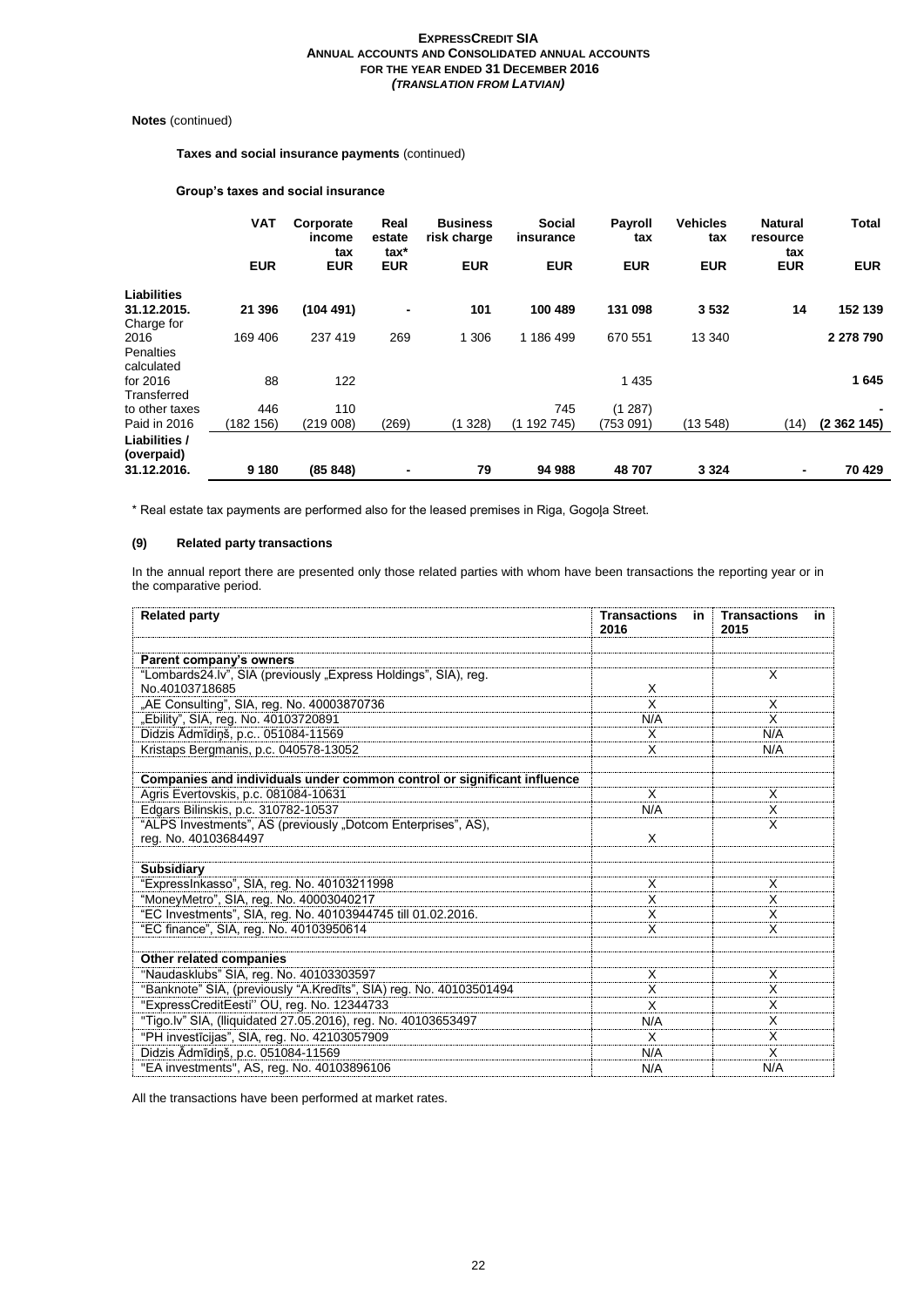# **Notes** (continued)

# **Related party transactions** (continued)

|                                                                            | 2016<br><b>EUR</b>   | 2015<br><b>EUR</b>       |
|----------------------------------------------------------------------------|----------------------|--------------------------|
| <b>Parent company transactions with:</b>                                   |                      |                          |
| Owners of the parent company                                               |                      |                          |
| Cession of loans                                                           |                      | 320 547                  |
| Loans received                                                             | 9 500                |                          |
| Loans repaid<br>Loans issued                                               | 9 500<br>992 265     | 1 649 189                |
| Loan repayment received                                                    | 663 237              | 2 069 749                |
| Interest paid                                                              |                      |                          |
| Interest received                                                          | 24 343               | 34 417                   |
| Dividends paid                                                             | 700 000<br>2 2 1 0   | 1 309 562                |
| Services received<br>Services delivered                                    | 120                  | 3 455                    |
| Goods sold                                                                 | 6 797                | 24 951                   |
| Fixed assets sold                                                          |                      | 268                      |
| Investment in shares                                                       | 200 000              |                          |
| <b>Subsidiaries</b>                                                        |                      |                          |
| Cession of loans                                                           | 529 232              | 623 429                  |
| Loans received                                                             | 41 888               | 199 00                   |
| Loans repaid                                                               | 41 888               | 199 000                  |
| Loans issued                                                               | 75 163               | 92 480                   |
| Loan repayment received                                                    | 7 600                | 52 480                   |
| Interest paid                                                              | 771                  |                          |
| Interest received<br>Dividends paid                                        | 18<br>92 315         | $\overline{\phantom{a}}$ |
| Services received                                                          |                      | 1411                     |
| Services delivered                                                         | 12 433               | 10 065                   |
| Goods sold                                                                 | 7 140                | 206                      |
| Goods delivered                                                            |                      | 3570                     |
| Fixed assets recieved                                                      |                      | 63 606                   |
| Fixed assets sold                                                          | 2910                 |                          |
|                                                                            |                      |                          |
|                                                                            | 2016                 | 2015                     |
| Parent company's transactions with:                                        | <b>EUR</b>           | <b>EUR</b>               |
| <b>Subsidiaries</b>                                                        |                      |                          |
| Interest paid                                                              | 771                  | 2 500                    |
| Interest received                                                          | 18<br>$\blacksquare$ | 799                      |
| Shares received<br>Takeover of company independent parts                   |                      | 6 000<br>528 216         |
|                                                                            |                      |                          |
| Companies and individuals under common control or significant<br>influence |                      |                          |
| Loans received                                                             | 8 0000               | 1868 500                 |
| Loans repaid                                                               | 8 0000               | 1868 500                 |
| Loans issued                                                               | 2 107 400            | 1969900                  |
| Loan repayment received                                                    | 1 391 000            | 1 975 050                |
| Interest paid                                                              | 268                  | 11 923                   |
| Interest received                                                          | 92 112               | 7 0 5 9                  |
| Services delivered<br>Bonds sold                                           |                      | 385 219                  |
|                                                                            |                      |                          |
| Other related companies                                                    |                      |                          |
| Loans received<br>Loans repaid                                             |                      | 16 900                   |
| Loans issued                                                               | 16 550<br>89 550     | 350<br>869 620           |
| Loan repayment received                                                    | 4 580                | 886 870                  |
| Interest paid                                                              | 79                   | 257                      |
| Interest received                                                          | 3622                 | 20 289                   |
| Services received                                                          | 83 909               | 84 174                   |
| Services delivered<br>Goods sold                                           | 1 0 3 0              | 10 790<br>800            |
| Goods received                                                             |                      | 20 636                   |
| Fixed assets received<br>Fixed assets sold                                 |                      | 702                      |